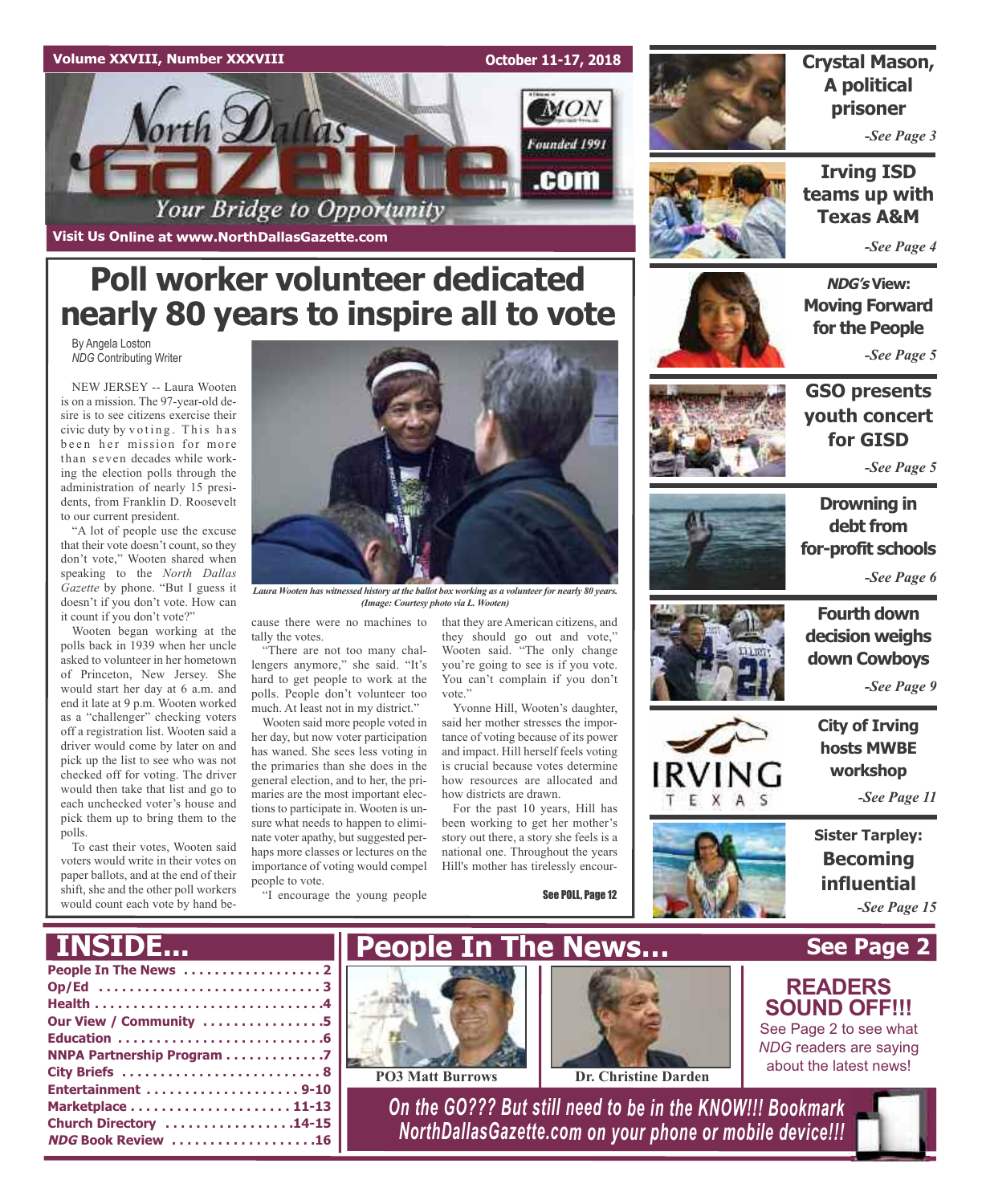#### **People in the News www.NorthDallasGazette.com**

### **PO3 Matt Burrows**

By MCS1 David Wyscaver Navy Office of Community Outreach

SAN DIEGO – A 2000 Westlake High School graduate and Dallas native is serving in the U.S. Navy as part of the staff assigned to Commander, Littoral Combat Ship Squadron One Naval reserve unit, supporting one of the country's most versatile combat ships.

Petty Officer 3rd Class Matt Burrows is a Navy gunner's mate serving under Commander, Littoral Combat Ship Squadron One Naval reserve unit, based in



#### San Diego.

As a Navy gunner's mate, Burrows is responsible for the training, maintenance and operation of shipboard weapons.

"I like being able to work with weapons systems and

### **Dr. Christine Darden**

When Dr. Christine Darden told her dad she wanted to study math in college, he encouraged her to get a teaching certificate with her degree.

"He said there are not a lot of jobs for African-American women mathematicians," Darden told a packed audience at The University of Texas at Dallas last month. "I know my dad was trying to look after me. I know he wanted to make sure I could get a job."

Darden started her career as a teacher but continued to pursue her dream of work-



ing as a mathematician. She shared the story of her journey from teacher to becoming one of NASA's "human computers" featured in the book Hidden Figures: The American Dream and the

Untold Story of the Black Women Mathematicians Who Helped Win the Space Race by Margot Lee Shetterly.

guns onboard ships as part of my daily work, and the technical challenge of maintaining the equipment that keeps our sailors safe,"

Burrows credits success in the Navy to many of the

"I learned about how to interact with people, which has been useful in this line of work," said Burrows. "The most important part of the Navy is the people that

COMLCSRON ONE NR is the Reserve unit working alongside their active duty counterparts at COMLC-SRON ONE to man, train and equip LCS, in addition

said Burrows.

serve."

The Women's Network of the Frontiers of Flight Museum presented the lecture in partnership with the UT Dallas chapter of the National Society of Black Engineers (NSBE), the Galerstein Gender Center and the Erik Jonsson School of Engineering and Computer Science. Reem Dawelbeit, a mechanical engineering senior who became the NSBE's first female president at UT Dallas this fall, introduced Darden.

While working as a

to leading Navy-wide change to support the minimally manned rotational crews and mission packages for littoral combat ships.

Designed to defeat threats such as mines, quiet diesel submarines and fast surface craft, littoral combat ships are a bold departure from traditional Navy shipbuilding programs, supporting multiple missions, such as surface warfare, mine warfare, or anti-submarine warfare. The LCS sustainment strategy was developed to take into account the unique design and manning of LCS and its associated mission modules.

"I continue to be im-

pressed with the high caliber of sailor that the LCS community attracts," said Capt. Matthew McGonigle, Commander, Littoral Combat Ship Squadron One. "When these sailors join LCS, they already know the reputation of our ships as fast, agile, maneuverable and soon to be the largest class of vessel on the waterfront. They also know the credentials of our sailors as being highly trained, talented, mature and versatile. So, the ships' unique capabilities and the high quality of LCS sailors appeals to those who are eager to be a part of a community which affords them qualification

opportunities and chances to excel that they might not get anywhere else."

As part of that LCS community, Burrows explained that he and the other sailors of the unit are helping to build a legacy that will last beyond their lifetimes, including helping to develop new war-fighting capabilities to continue the Navy's success on the world's oceans.

"My family has a lot of veterans, but I really wanted to serve myself as a way of achieving something remarkable in my lifetime," said Burrows.

#### See BURROWS, Page 4

during her 40-year career at the agency.

Before the lecture, Darden visited a class and attended an informal meeting with students. At that event, several students took the opportunity to talk to Darden and pose for photos with her.

Computer science senior Karla Roman said she was honored to meet Darden.

"As a woman, there are barriers, and Darden gave me an example of what it is to be passionate, and that passion will guide you to open opportunities not only for yourself, but for other women, too," Roman said.

### **NDG Readers Sound Off...**

#### **Amber, you are fired!**

Do you support chief hall for not firing miss guyger for not firing miss guyger or for being the police chief?

#### *-- REALIST*

Indeed one of the few and your voice won't be forgotten or lost as time passes. I'll make sure of it. *-- Bab*

#### **Charleston Church filled with signs of good and evil**

There is a huge difference in perspective between Christians and those who are not part of Christ's



family. To those of us who have surrendered our lives, possessions, and wills to God's Lordship, we know that only His will can determine what happens to us.

Romans 8:28 says, And we know that, to them that love God, who are The Called, all things work together for good according to God's purpose.

This shooting, just like the imprisonments, the tortures, the murders of the martyrs of the early church, occurred within God's knowledge. He knew beforehand what would happen, and He has determined long ago who would die.

Jesus said directly, in Matthew 5:11-12 "Blessed are ye, when men shall ... persecute you... for my sake. Rejoice, and be exceeding glad: for great is your reward in heaven...." The Christians who died

She took the issue to a su-

that day stepped immediately from the worries and pain of this world into the presence of Christ in Heaven, according to God's Word. The Christians who survived gave a wonderful testimony of faith and forgiveness.

*-- Rev. Bob Collins*

**To share your opinion visit NorthDallasGazette.com**



*For the 411 in the community, go to www.northdallasgazette.com*

pervisor a few levels higher. Darden said she asked why men with the same educational backgrounds were

the engineers.

Darden became one of a few female aerospace engineers at NASA Langley Research Center at that time and continued to advance

teacher, Darden earned a master's degree in applied mathematics from what is now Virginia State University. After that, she earned a PhD in mechanical engineering from George Wash-

ington University. Her passion for math and persistence paid off when, in 1967, NASA hired Darden as one of its human computers. She worked in a mostly female department handling calculations for engineers, who were men. When she saw that men with the same skills were hired directly as engineers, Darden asked for a promotion. Her boss said, "No."

hired as engineers while women were assigned to the computer pool to support

"He looked at me, and he said, 'Nobody has ever asked that question before.' I said, 'I'm asking it now. This is the kind of work that I prepared to do,'" Darden said. "Within two weeks, I was promoted, and I was transferred to engineering."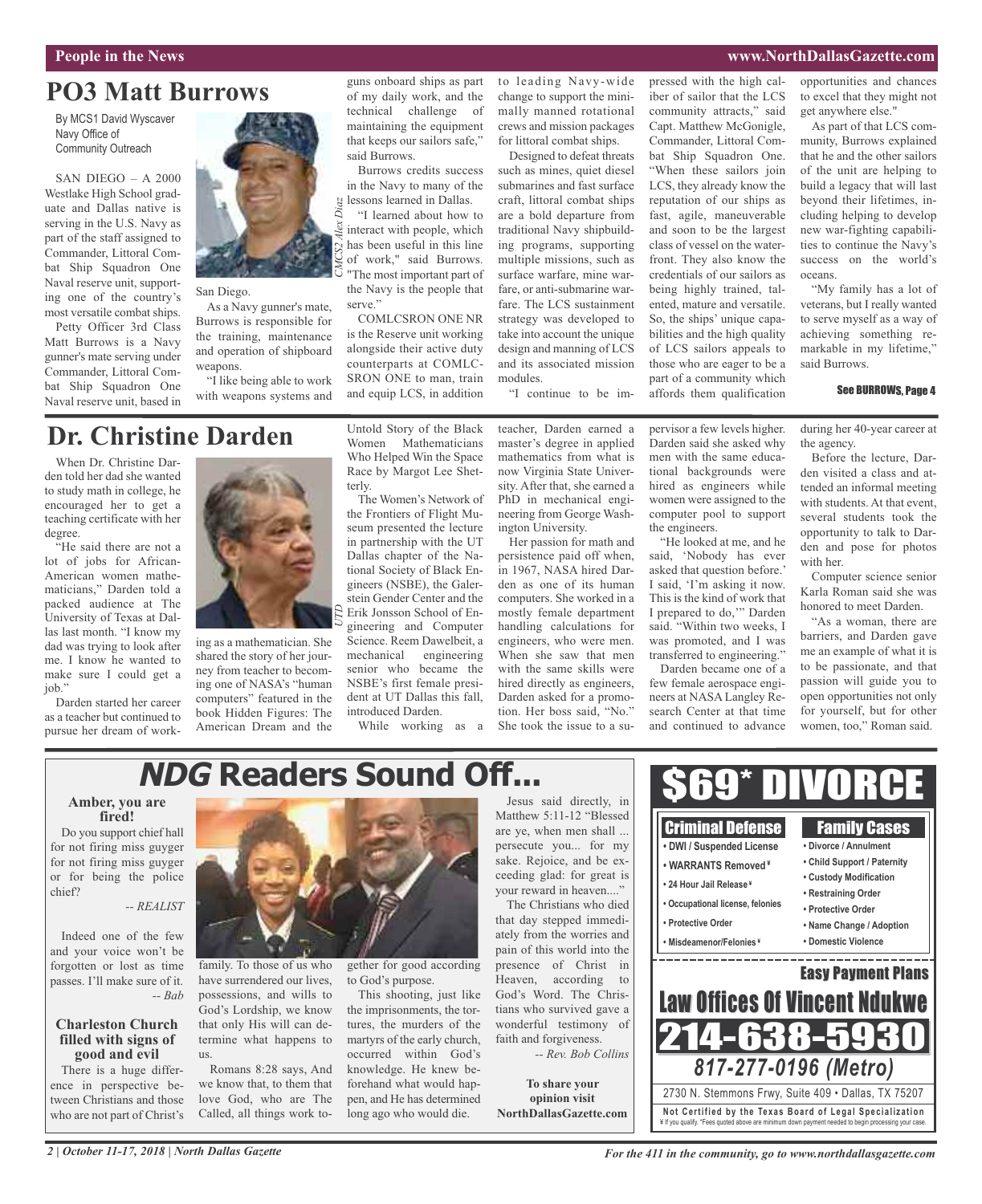#### **www.NorthDallasGazette.com Op-Ed**



Phone: 972-432-5219 - Fax: 972-509-9058

*"Do what you say you are going to do ... when you say you are going to do it."*

**Publisher's Office:** publisher@northdallasgazette.com

**Sales Department:** marketing@northdallasgazette.com 972-509-9049

**Editorial Department:** editor@northdallasgazette.com

#### **Online:**

www.NorthDallasGazette.com www.twitter.com/NDGEditor www.facebook.com/NorthDallasGazette www.pinterest.com/NDallasGazette www.instagram.com/NorthDallasGazette

### STAFF

**Chairman Emeritus** *Jim Bochum 1933 – 2009*

**Published By** *Minority Opportunity News, Inc.*

> **Editor** *Ruth Ferguson*

**Web Master** *Todd Jones*

**Community Marketing** *Nadina Davis*

**Account Executive** *Ana Camacho LaRoyce Jones*

**Production** *David Wilfong*



*Rachel Hawkins Angela Loston Jacquinette Murphy Dwain Price Terri Schlichenmeyer Nicole Scott David Wilfong*

**Religious/ Marketing Editor** *Shirley Demus Tarpley ("Sister Tarpley") NDG* **Senior Columnist** *Ed Gray* **Columnist** *A.D. Jenkins* **Contributing Writers** *Tiffany Gilbert Jackie Hardy*



## **Crystal Mason, A Political Prisioner**



In my latest "My Voice My Opinion" of Oct. 7 as viewed on WFAA 8, I spoke out against the Republicaninspired plan of voter suppression. This voter suppression seeks to limit the effect of black voter turnout.

In Tarrant County, this has resulted in the federal imprisonment of Crystal Mason for voting a provisional ballot. The provisional ballot did not count; however, the Republican Party selected her as their poster child to solidify their base. Crystal voted while under court-ordered supervision, for this she was sentenced to ten months in federal prison, with a possibility of an additional five years in state prison.

The Republican Party has made it their cause to malign Democrats and their supporters by stating most voter fraud is committed by Democrats. The President of the United States has played this Trump card as well, by invoking a campaign to drive down the votes of young, black, and female voters. To this end, Crystal Mason has become the political pin-up of Republican opportunism for voter suppression.

Crystal Mason is young, black, and female; ironically this is the most political dominant segment in Dallas County. The Dallas County courthouse, a mere 30 miles away from Tarrant County, boasts a significant amount of elected black female judges. The wave of the future in North Texas is political power and African American women. Crystal, though not a political leader, has emerged as a political prisoner.

Voting is the glue holding democracy together. However, the suppression of the vote only weakens democracy. Republicans make political prisoners of Crystal Mason, whereas they champion their own Republicans even when they commit voter fraud.

In Tarrant County, former Justice of the Peace Russ Casey was allowed to resign, after he pled guilty to voter fraud, and subsequently given probation. Meanwhile,

in Dallas, Justice of the Peace Brian Hutcheson was found guilty of voter fraud, not sentenced to jail, but instead was offered the opportunity to run for election against Dallas County Judge Clay Jenkins.

Clearly, the only voter fraud perpetrated is when there is disparate treatment of black women and white men in the judicial system. Powerful white men are set free and even run for elected office, whereas, Crystal Mason, a black woman, languishes in jail yearning to be free.

I am Ed Gray, and this is Straight Talk.

*Ed Gray, the host of The Commish Radio Show airing Saturdays 3-5 p.m. on FBRN.net, can be reached at eegray62@att.net.*

### **Is Landmark Commission & Postcard Sale of Southern Dallas Conjoined? (Part A)**

By Dr. J. Ester Davis

Landmark Commissions really do what? What is the difference between landmark and historic?

Or the word preservation? I wonder about historic preservation versus demolition permits versus maintenance, upgrading, progress of a neighborhood. Please pay attention folks. The real concern is it a form of cultural sabotage? Now hold that point. Are the residents of Southern Dallas who are still in their homes, occupied by the first generation or subsequent ones, being treated with the due process that represents the future? The future of black homeownership in America? My opinion sense wonder is clear. Are the Landmark Commission and the endless post cards received in the mail by certain zip codes conjoined at the hip, head and backbone in the sale/promotion of Southern Dallas around the world? A lot to unpack here. Let's start this week with the Landmark Commission.

The basic idea creating historic districts and the other names that followed was to preserve the character and identify of an area for the future. The Hamilton Park Historic District in North Dallas is well documented. It was an area set aside for African Americans soldiers returning home from World War II. It has been reserved not so much by commissions, but by the determined civicminded occupants and their descendants. History further documents that other areas of the City of Dallas have/had the same historic

value and identify. For instance, Forest Avenue Hospital, built by black doctors in Southern Dallas because they could not practice medicine in the white hospitals still resonates deep in the hearts of AfricanAmerican Dallasites.

According to some voting neighbors and neighborhoods, especially in Southern Dallas, the Landmark Commission for the City of Dallas has a checkered past. It operates as a bogus, pseudo, quasi judicial body belaboring the review process for installation of gutters, solar panels, windows and door screens of some homes in the Southern Dallas area, while the rest of us receive postcards in the mail to buy our homes. . . because you are a '"good candidate for our acquisition needs". Or my favorite postcard: "...would like

a quick, no hassle sale at a FAIR price..."

Think about this. The Landmark Commission requires an application for alterations to existing historic landmark properties. Any home that qualifies for both landmark and historic, not to mention preservation of. . . is going to need regular maintenance. . . which dictates substantial labor cost not to mention a litany of bureaucracy partners from appropriationness to inspection staff to a consensus definition of enhanced and perpetuated structure.

Questions for the Landmark Commission contact your city council person or 214.671.9260. We are interested in the number of postcard sale notices you are receiving in the mail.





**Commissioners Court, Dist.2 Wini Cannon**

For the 411 in the community, go to www.northdallasgazette.com October 11-17, 2018 | North Dallas Gazette | 3

**District 4 Carolyn King Arnold**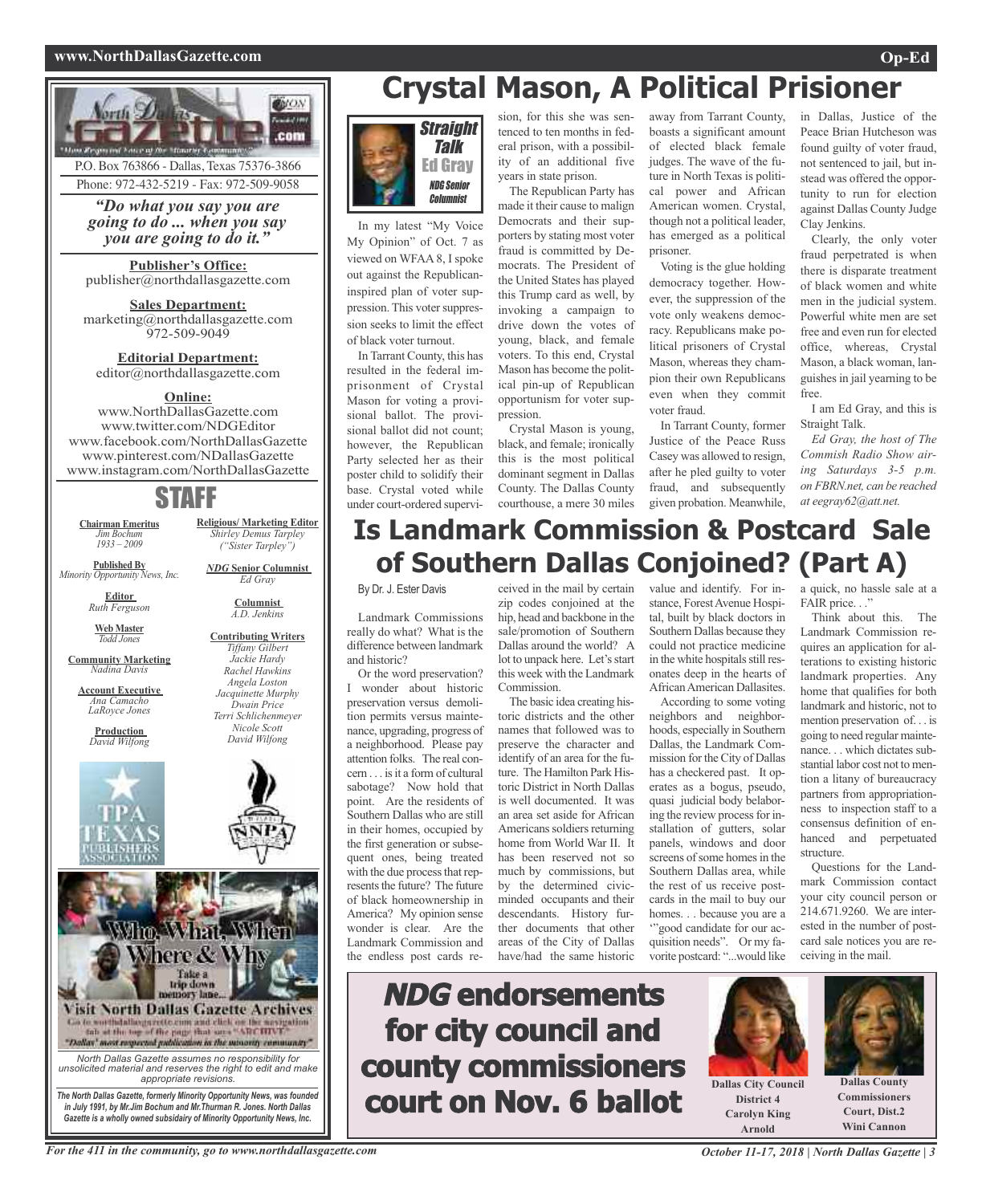### **Irving ISD and Texas A&M team up for innovative new program**

By Rachel Hawkins *NDG* Staff Writer

In 2014, the American Dental Association (ADA) reported 64.6 percent of children under 18, visited the dentist every six months, 20.3 percent once per year, and 4.4 percent once every two to three years. 10.7 percent of parents said their children had not visited the dentist in the last few years.

As a result, the Center for Disease Control and Prevention (CDC) found the percentage of children and adolescents aged 5 to 19 years with untreated tooth decay is twice as high for those from low-income families(25 per-



*Students from Texas A&M College of Dentistry, Nida Suleman (left) and Shahriar Soroushi (right) provides a third grader free sealants in the library of Thomas Haley Elementary, in Irving.(Photo: Rachel Hawkins/NDG)*

cent) compared with children to cover the extremely high from higher-income households (11 percent).

Many parents are unable to take their children to the dentist because of no insurance

rates, or their inability to find a suitable location. Therefore their children are unfortunately forced to deal with the pains of cavities, tooth decay, and gum disease. But fortunately, many institutions are trying to change this.

On Sept. 24, the Irving Independent School District (Irving ISD) renewed item 10 on their agenda: Consider Approval of Interlocal Agreement between Texas A&M University Health Science Center (TAMHSC) and Irving Independent School District for Student Dental Services. The program will start on Oct. 9.

The continuing partnership between Irving ISD and TAMHSC will offer a free dental exam and free dental sealants to children in third grade. The goal of the program isto place sealants on a

child's adult molars, apply a fluoride treatment to all teeth and identify existing problems that may need to be ad-

dressed by a local dentist. This program was created by the Texas A&M College of Dentistry in 2016.

The dental services are provided by third-year dental students under the direct supervision of a certified dentist. The treatment is painfree, and the students are excited to participate. When finished, the patients will receive a "goodie bag" containing a toothbrush, mini toothpaste, and dental floss.

"The program is open to third graders as this is when the child should have their

adult molars," Karyn Beauchamp, RN, Director of Clinic and Health Services for Irving ISD said. "The school nurse sends home a consent form, and if the parent would like their child to participate, they sign the consent form."

The College of Dentistry provides the district with the dates of when the college is available to come to the campuses, and Beauchamp will work individually with the campuses to select those that want to participate throughout the district.

"We are in our second year of the program," Beauchamp

#### See DENTAL, Page 11

### **For sleep-deprived, small distractions can have dire results**

By Caroline Brooks Michigan State

Small distractions can have serious consequences for people deprived of sleep, according to the largest experimentally controlled study on sleep deprivation to date.

The findings reveal just how detrimental operating without sleep can be in a range of situations, from bakers adding too much salt to cookies to surgeons botching surgeries.

While sleep deprivation research isn't new, the level at which distractions hinder sleep-deprived persons' memories and challenge them from successfully completing tasks was not clear until researchers quantified the impact.

"If you look at mistakes and accidents in surgery, public transportation, and even operating nuclear power plants, lack of sleep is one of the primary reasons for human error," says study coauthor Kimberly Fenn, an

associate professor of psychology at Michigan State University. "There are many people in critical professions who are sleep-deprived. Research has found that nearly one-quarter of the people with procedure-heavy jobs have fallen asleep on the job." **From Missteps To**

### **Catastrophes**

The research, which appearsin the Journal of Experimental Psychology: General, is unlike previous studies because of its focus on sleep deprivation's impact on completing tasks. These tasks,

Fenn explains, involve following directions and include

multiple steps. Some basic errors, such as adding salt twice to a recipe, might not be so serious. However, some of the world's greatest humancaused catastrophes—like Chernobyl, the Exxon Valdez oil spill, and the Challenger explosion—along with daily train and car accidents have sleep deprivation at least partially to blame, she says.

Fenn hopes the findings will shed light on how critical sleep is to completing any

### **BURROWS, continued from Page 2**

Burrows's proudest accomplishment was earning his enlisted surface warfare specialist qualification.

"I earned my qualification on my first ship as a seaman, and I was really inspired by the way that the crew came together to support my hard work and to congratulate my achievement," said Burrows.

Through innovative planning, the design of systems, and crew requirements, the LCS platform allows the fleet to increase forward presence and optimize its

personnel, improving the ability of the Navy to be where it matters, when it matters.

As a member of one of the U.S. Navy's most relied upon assets, Burrows and other LCS sailors know they are a part of a legacy that will last beyond their lifetimes providing the

task, be it large or small.

"Every day, approximately 11 sponges are left inside of patients who have undergone surgery. That's 4,000 potentially dire missteps each year and an example of a procedural task gone terribly wrong that can result from sleep deprivation," Fenn says. "Our research suggests that sleep-deprived people shouldn't perform tasks in which they are interrupted or, only perform them for short periods."

**'Stark Jump In Errors'**

To test sleep deprivation's impact on how people follow steps in a task, the team brought 234 people into the sleep lab at 10 p.m. That night, all of the participants worked on a sequence-based procedure that involved following a series of tasks in order.

Periodically, participants were interrupted and had to remember where they were in the procedure before picking up again.At midnight, half of the participants went home to

Navy the nation needs.

"I like that I am able to maintain a sense of purpose in my current role, and I that have something to be proud of," said Burrows. "I'm proud to take part in the defense of our way of life, and to be a member of a team of dedicated service members."

sleep while the other half stayed awake all night at the lab.The next morning, everyone completed the procedure once again.

What the researchers found was a stark jump in errors for those who were sleep-deprived. "All participants met performance criteria in the evening, but roughly 15 percent of participants in the sleep-deprived group failed in the morning, compared to 1 percent of those who slept,"

Fenn says.

"Furthermore, sleep-deprived participants not only showed more errors than those who slept but also showed a progressive increase in errors associated with memory as they performed the task—an effect not observed in those who slept," she says. "This shows that the sleep-deprived group experienced a great deal of

#### See SLEEP, Page 6



Protect the Most Vulnerable of Texas

info©TerrylorTexas.com<br>¤TerrylorTexas

*Ayo Ogunseinde / Unsplash*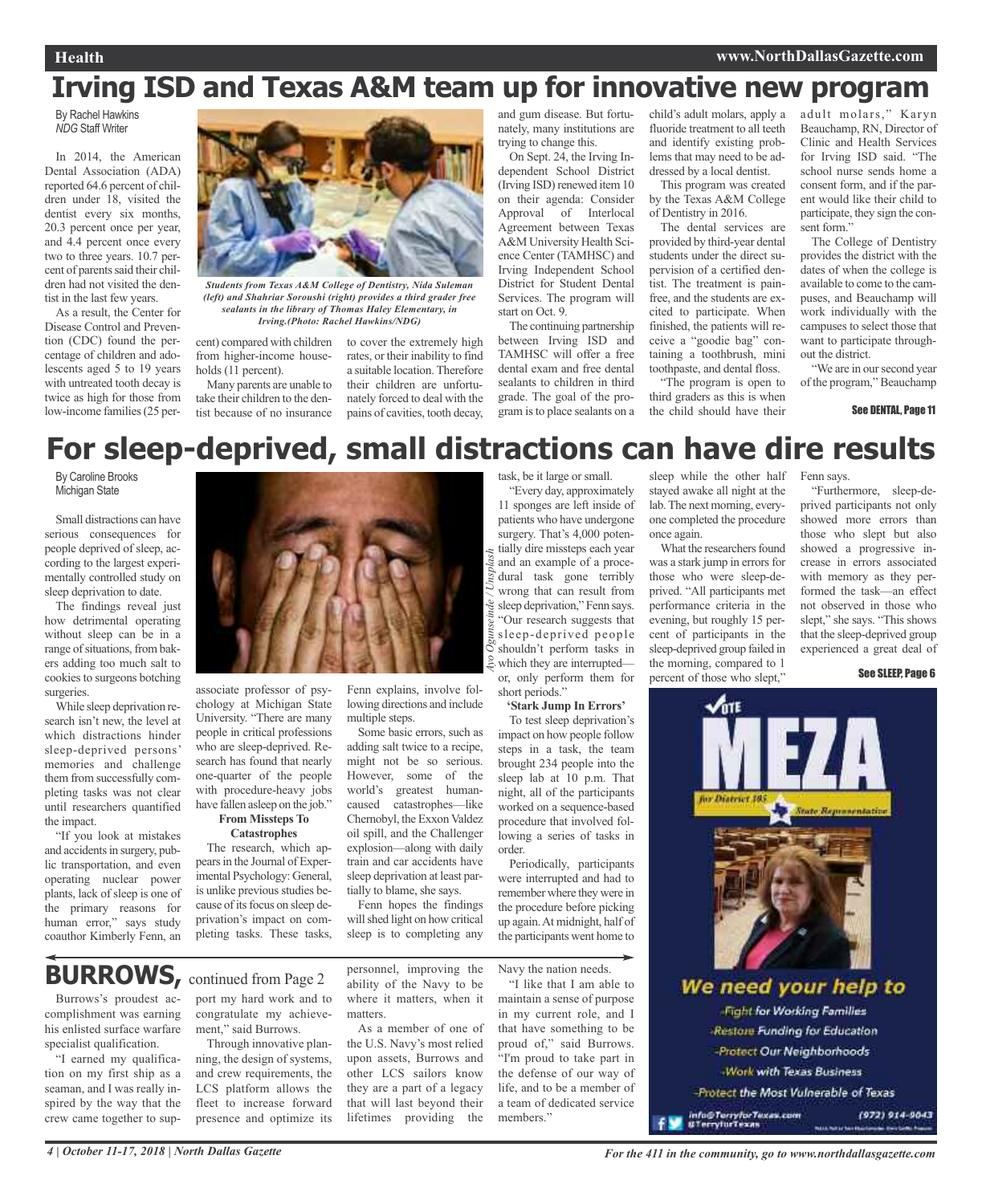## **Moving Forward For The People**

#### *NDG's* View

There are many qualified candidates, and new faces who have thrown their hat in the ring to start something they feel will be revolutionary. Nearly 15 submitted applications to run for the recently vacated seat on the Dallas City Council to represent District 4. Unfortunately, having a revolutionary mindset, during a time when unity and diversity within the communities of District 4, is far from being a necessity.

Families are in need of jobs, educational advancements, and safer communities, in light of police brutality that is attempting to encroach upon the City of Dallas and the surrounding areas. But who is to be the light shining on a district without a voice?

Former nonpartisan District 4 representative Carolyn King Arnold is one of

the 13 candidates competing to leave her mark on the City of Dallas and help the citizens she is duly seeking to represent in District 4. Arnold has the experience and mental fortitude to provide what District 4 and the City needs. Her record of voting to better the community by deterring gentrification is impeccable. District 4 has been with-

out a voice for over 60 days and is in need of a councilmember who knows the process and can be an advocate for the community. Having two years at the council horseshoe gives Arnold the experience that is needed to be "ready to go on day one."

She unsuccessfully fought against Carraway when he sought to regain his position in District 4 in 2017. She was determined to block and stand alone, if necessary, to ensure the needs of the people were met and not the



businesses seeking to gain footing in low-income areas.

Arnold has been touted for her fierce opposition as it relates to significant issues too often downplayed by powerbrokersin her effort to protect the rights of the people and their quality of life. Arnold knows her commu-

Symphony Orchestra's Young People's Concerts are to educate, inspire, and entertain young students by acquainting them with the ornity and is committed to making sure they remain the core focus of who she is as a candidate, and if reelected, as a city council member.

She knows the community and believes in its residents, that is why the *North Dallas Gazette (NDG)* endorses Carolyn KingArnold to return to return to the Dallas City Council for District 4. The citizens of District 4 cannot afford on-the-job training from the other candidates who are seeking to make their own revolutionary impact. Right now District 4 needs an experienced leader. It is vital to the current and future growth of the District without losing any ground to business owners who may want to whitewash the community.

*NDG* is not opposing any of the other worthy candidates who we believe may someday fill this seat with great vigor and dedication. However, we feel right now it is vital to have a voice who is unafraid to stand up to the power brokers, who dangle the bait of "growth for all" on the one hand while raising property taxes and removing the focus on community needs. It's no secret Southern Dallas is suddenly very popular with developers. The business community from the North and others know other candidates may overlook or perhaps not even recognize their true intentions by playing on the exclusion of District 4's residents. But Arnold will work tirelessly to avoid the trap of gentrification overtaking the Bishop Arts District, where generational families are being displaced. She will fight to maintain the legacy of what so many Black communities fought to build during a time when having a little meant a lot. She will ensure their voice is not reduced to a Starbucks and unaffordable high-rise apartments.

Join #TeamArnold and vote on Nov. 6, in the special election. Voters will also be selecting other local, state and national representatives. Early voting begins on Oct. 22.

### **Garland Symphony Orchestra presents Young People's Concert for GISD**

The Garland Symphony Orchestra provides concerts for young people through their Young People's Concerts for Garland ISD. These concerts are a part of an age-specific, arts-integrated curriculum designed to enhance and supplement the arts education programs of the participating school district. This project works through teacher/school partnerships and culminates

with a professional symphony orchestra performance by the Garland Symphony Orchestra for elementary school students in the Garland ISD. The Young People's Concert program creates a platform for learning through creative discovery and enhances the development of critical skills that will be useful to students in all learning endeavors. The purpose of Garland

chestra, introducing them to a live performance, as well as interest them in creating music and appreciating quality music throughout their lives. The Garland Symphony Orchestra's Young People's Concerts reach thousands of elementary

school students each year.

Students attending this year's Young People's Concert will be swept away on a musical adventure featuring Aaron Copland's Dream March and Circus from the film The Red Pony, Orange Blossom Special by Ervin T. Rouse, Who's Who in Navy Blue arranged by Ed George, Slavonic Dances, Op. 72, No. 1 in B Major by Dvorack, and Suite from the

#### 2017 Disney Pixar animated film COCO.

The Garland Symphony Orchestra credits its Music Director, Robert Carter Austin, for its continued out-

See GISD, Page 11



### **Bishop Arts Theatre Center receives NEA grant** that feeling connected and

The National Endowment for the Arts is awarding Bishop Arts Theatre Center a\$10,000 grant to support Silver Stories, an arts education initiative aimed at engaging senior citizens.

Bishop Arts Theatre Center is seeking to combat social isolation and loneliness that negatively affects the health of seniors in our community by actively engaging them in arts workshops with the organization's teaching artists. Designed to stimulate the body, minds, and souls of senior citizens through creative writing, improvisation, visual art, and storytelling, Silver Stories brings senior citizens from different communities to the theatre to interact positively with each other.

Studies show social isolation and loneliness are associated with increased mortality in older adults, and has been linked to adverse health effects including dementia, increased risk for hospital readmission, and increased risk of falls. Research consistently shows

involved benefit both mental and physical health. Bishop Arts Theatre firmly believes that staying socially active may help slow cognitive decline and improve happiness for seniors in the Dallas area. "The National Endowment for the Arts is committed to ensuring all Americans have access to the arts, whether they are in a small or large, rural or urban area," said NEA Acting Chairman Mary Anne Carter.

"We are proud to support

organizations such as Bishop Arts Theatre Center that are providing opportunities for more people to experience and engage in the arts in their communities."

"For more than two decades, the Bishop Arts Theatre has provided robust opportunities for our youth. We're thrilled to expand our arts education program offerings to include senior citizens, and we're grateful to the NEA for the support," offered founder and Executive Artistic Director Teresa Coleman Wash.

*October 11-17, 2018 | North Dallas Gazette | 5*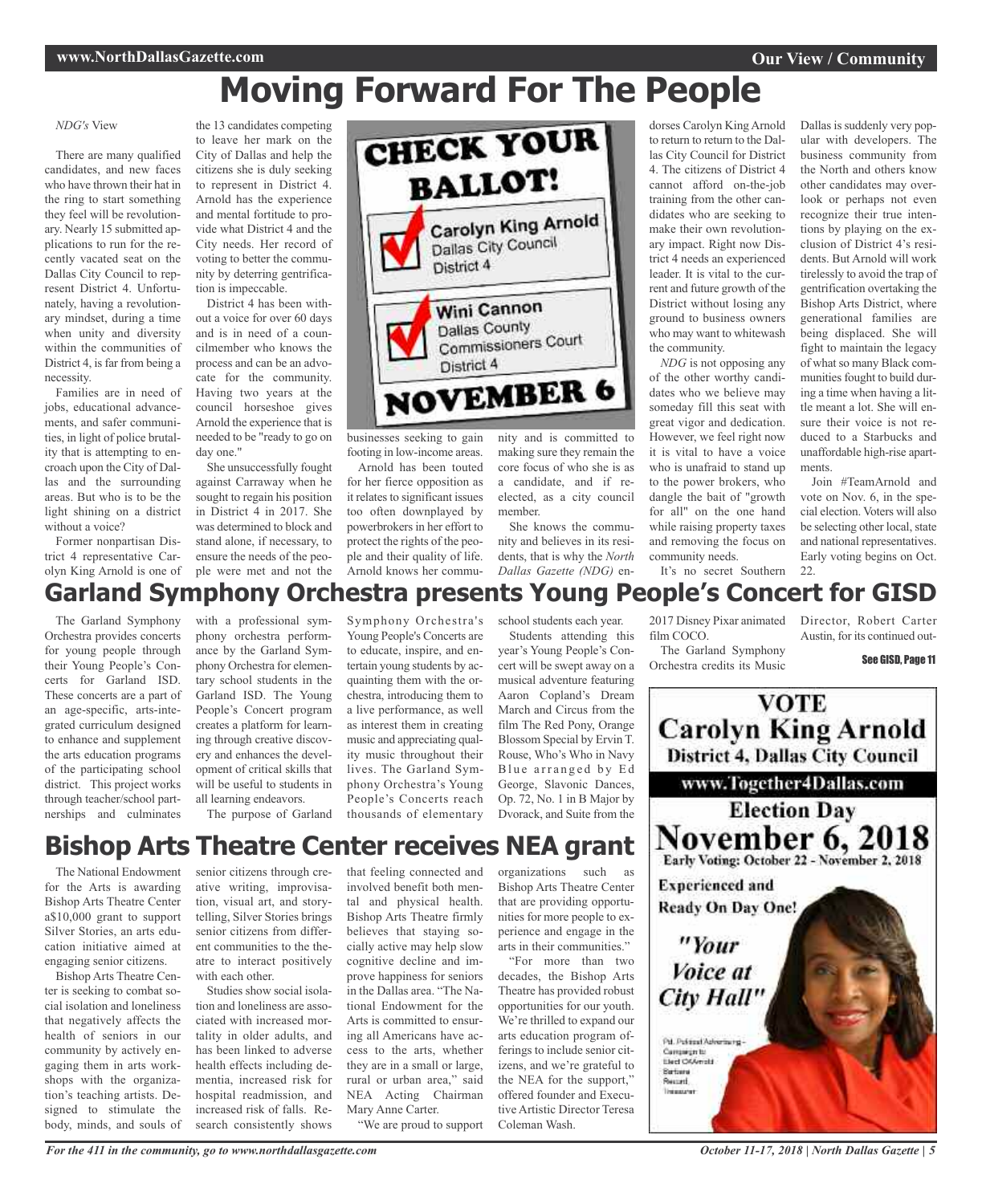### **For-profit college students share sagas of debt and disillusionment**

#### By Charlene Crowell

College students today come in many ages and from many backgrounds. In addition to recent high school graduates, there are laid off workers who need updated skills, and single heads of household returning to school to better provide for their families. Veterans seeking to transition to civilian life are also seeking higher education as a way out and up the financial ladder.

In a real sense, the number of people enrolling in some type of higher education is as diverse as the nation. And so are the choices.

Beyond four-year baccalaureate degrees and graduate schools, today's educational options include varied career and technical training programs in such fields as computers, cosmetology, criminal justice, fashion design, and entertainment business. Prominent among the institutions offering this educational medley are forprofit colleges that use business strategies to target financially vulnerable consumers, then complete enrollment as quickly as possible. These institutions even encourage debt beyond



what is needed to pay tuition and fees.

A new report released by the Center for Responsible Lending (CRL) analyzes how for-profit students who sought educational training to improve their lives wound up in worse financial circumstances after enrollment. For-profit colleges were found to be twin traps of poor outcomes and costly debts that together often lead to loan defaults. This finding is consistent with nationwide statistics on forprofit borrowers. Across the nation, for-profit college loan defaults occur at a rate three times that of students enrolled at either public or private institutions offering four-year and/or two-year studies.

Closely tied to this nationwide trend of more frequent for-profit loan defaults is the low number of graduates. Nationwide, fewer than 30 percent of forprofit students graduate six years following their enrollment in two or four-year curricula.

Debt and Disillusionment: Stories of Former For-Profit College Students, shares the stories of these former students as told in a nine-part focus group series. During these sessions, the former students candidly reflect upon their decisions, experiences, and ways to keep going at this thing called life.

Metropolitan Orlando, Florida became the study locale due to both its racial and ethnic diversity, as well as its dense concentration of for-profit institutions. Compared to other states, Florida

also has one of the highest loan default rates in the nation.

The Sunshine State is also distinguished by its welcoming for-profit college climate:

• A legislature that passed at least 15 state laws friendly to for-profit colleges; *Ian Espinosa / Unsplash*

• A state Commission for Independent Education that employs multiple for-profit college executives; and

•An attorney general who over a five-year period did little to investigate thousands of student loan complaints against the for-profit college industry.

All study participants borrowed large loans to finance their educations at one of 25 for-profit institutions within the last 10 years. Nationallyknown schools such as the University of Phoenix, Kaplan and Strayer University were represented.

Against this backdrop, several participants noted the frequent commercials that initially sparked their interest. Meet Eric, who learned of the University of Phoenix from a commercial he saw on television.

"I remember this one commercial, I would always see, there was this chief of

police from Cincinnati: 'I'm James Craig, I'm a Phoenix', and that always stuck in my head."

"It was like every time you watched a show the minute they do a commercial it was Everest or Florida Metropolitan University all day long," added Karla who felt similarly.

Others shared how aggressive recruitment tactics sought to enroll students as quickly as possible.

"They bugged the crap out of me – so persistent that there is no way I wouldn't have started," said Angel. "Like I was just kind of thinking about it and then it was like signed up and you start next week. I'm like oh my god, what did I do?"

As the first person in her family to attend college, June's story shared how alone she felt in trying to improve her life.

"It's not like I have a family background that taught me like, don't do this, oh look at this," said June. "So I kind of went in blind and most people at school, they are pushing you."

With commercials targeting specific demographics and aggressive recruitment, most former students had little idea as to how costly

instruction would be, and even noted how some were encouraged to borrow funds beyond what was needed.

"Like he was saying, for me, they gave me the max," said Sylvia. "I didn't think about I don't need this much money for this semester. So I got a refund check at the end of the semester. And I am thinking this is like free money. But at the end of the day, no – it tacks on to your loans."

Higher education haslong been viewed as an enlightening experience that opens worlds of opportunity and new horizons. However, the findings of this new report suggest that debt was encouraged, not minimized, and students were preyed upon instead of being educated.

According to Robin Howarth, a CRL Senior Researcher and lead author of the report, "These institutions are exploiting the ambitions of students, pushing them into unmanageable loans, and leaving them with little but inescapable debt."

*Charlene Crowell is the Center for Responsible Lending's Communications Deputy Director.*

### **Zete Phi Beta gearing up for 13th annual Taste of Blue**

Zeta Phi Beta Sorority Incorporated, Kappa Zeta Chapter announces its 13th Annual Taste of Blue Wine Tasting and Auction on Saturday, November 10th, from 7:00 to 11:00 p.m. at Lofty Spaces 816 Montgomery St, in downtown Dallas, TX. The event will be feature tasting wine and spirits from the Lone Star state served with hors-d'oeuvres with a Texas twist. New to the event this year is the mobile cigar parlor where those in attendance will be able to

enjoy a fine cigar in the parlor during the event.

The annual wine & spirit tasting alone with the auction will be hosted by members of Zeta Phi Beta Sorority Inc., Kappa Zeta Chapter in conjunction with Storks Nest Charity Funds of Dallas. The Taste of Blue has grown into one of the premium events in Dallas.

Per sales tickets for this event is \$40 for limited wine tasting with a Souvenir Wine Glassto first 100 tickets purchased and \$60 for unlimited wine and spirit tasting including Souvenir Wine Glass. Reserved tables can be purchased for 400.00 per table limit up to 10 persons. Purchased after 11/3 and at the door on the day of the event will increase to \$50 for limited wine tasting and 70.00 for unlimited wine and spirit tasting including Souvenir Wine Glass. Tickets for the event on

Saturday, November 10th and donations to support Storks Nest Charity Funds of Dallas mission can be done

**SLEEP**, continued from Page 4

*6 | October 11-17, 2018 | North Dallas Gazette*

difficulty remembering where they were in the sequence during interruptions." **Putting Others At Risk?**

Memory maintenance, the research found, was the real culprit keeping the sleep-deprived from completing tasks successfully. With hindered memory maintenance, it's much more difficult to pick up a task where you left off without missteps, Fenn explains.

Fenn also explains that distractions we face every daywhether receiving a text message or simply answering a question—are unavoidable but especially harmful to sleep-deprived people.

"Operating with reduced cognitive capacity has wideranging effects," Fenn says. "Students may pull allnighters and not retain inforby visiting www.memberplanet.com/campaign/kappazpb/tob2018. Sponsorship is available for this event

Please note, for the safety of all guests, Zeta Phi Beta Inc., Kappa Zeta Chapter reserve the right to refuse service to anyone. Note: This event is for those 21 years or older.

All proceeds from the Taste of Blue will benefit the Stork's Nest Charity Fund of Dallas a 501(c) 3 non-profit organization.

mation for their exams. More worrisome, individuals working critical jobs may put themselves and other members of society at risk because of sleep deprivation. It simply cannot be overlooked."

The United States Office of Naval Research funded the research.

Wini Cannon **Democratic Candidate for Dallas County** Commissioner, District 2

Wini Cannon is the principal at the Cannon Lin-Group PLLC, former Assecrete Monicipal Judge for the City of Dallas, and dedicated public servent framing for Commissioner District 2. Wini surgeorts nood novemance. She isfiscally responsible and creatively resourceful. Her opptunch to the County. budget in to identify revenue growth opportunities to increase the Councy. Bodget without resorting to mising taxes. She will week dilinearly to make Dallas County befur by providing cennomic opportunnes for individuals and small businesses, promoting criminal justice ruform, and strengthening our support for schools and adult job training programs.

Pelineal Adv. Post by Campage to Elect. Wey Cannot, Junior Schwarz, Treasurer

Learn more www.winicanwin.com

*For the 411 in the community, go to www.northdallasgazette.com*

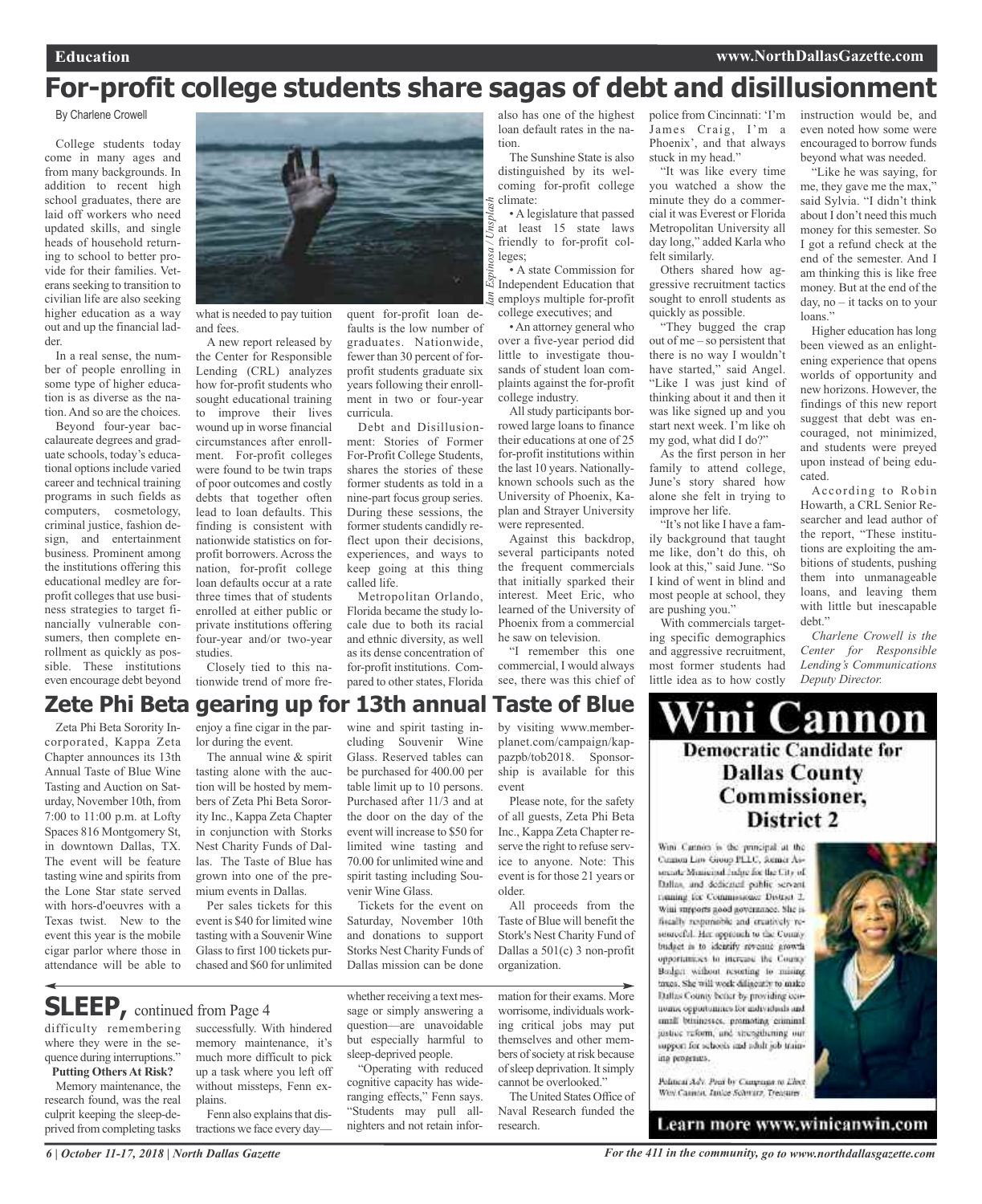This advertisement paid for by JUUL Labs

**WARNING: This product contains nicotine.** Nicotine is an addictive chemical.



For the 411 in the community, go to www.northdallasgazette.com October 11-17, 2018 | North Dallas Gazette | 7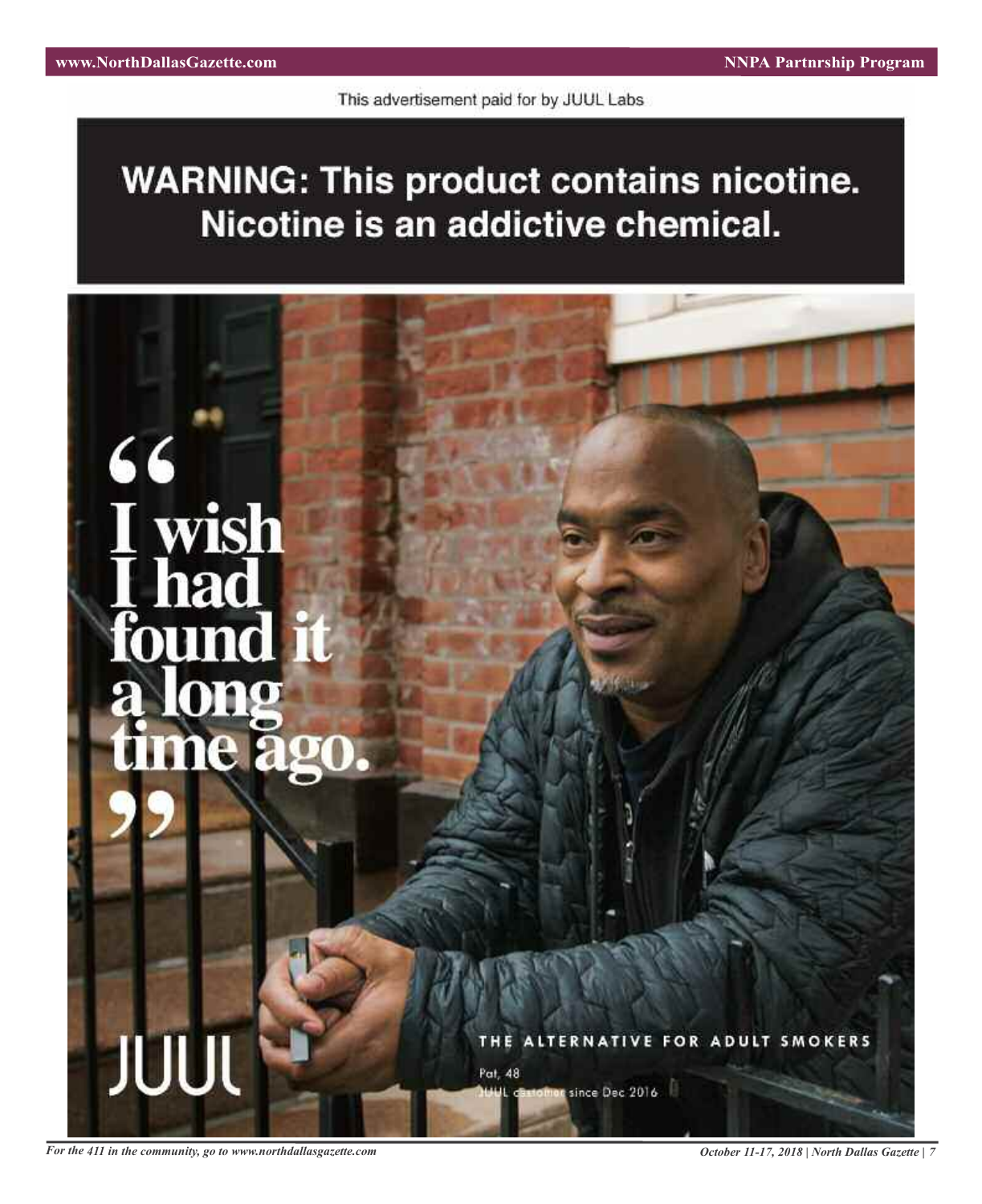#### **City Briefs**

#### **Dallas**

Hope Supply Co. will host **Supply Hope** on Oct. 18 from 7:30 p.m. to 9:30 p.m. at 4252 Cochran Chapel Road, in Dallas. This 4th annual event will gather friends, funds, and bring awareness to homeless children in North Texas. Cocktails and bites will be included. There will also be a live auction. Be sure to dress casual chic attire. For questions please contact Kristin Simenc at Kristin@hopesupplyco.org or 214-549-7469.

The **Candidates Forum** will be held on Oct 16 6:30 p.m. to 8:30 p.m. at Hamilton Park United Methodist Church Life Center, in Dallas. Attendees will be able to hear from all representing parties. This would include U.S. Senate, U.S. Representative Districts 3, 24, 32, Texas Governor, Texas Lt. Governor, Texas Attorney General, Dallas County District Attorney, State Senator Districts 8, 16, State Rep. Districts 66, 67, 70, 89, 102, 103, 107, 112, 113, 11, and State Board of Education,

District 12. For more information, please contact dfwforum2018@gmail.com or 214.452.7835.

#### **Frisco**

The annual **Aga Khan FoundationWalk|Run**, will be held on Oct. 13 starting at 6:30 a.m. for registration and check-in, and 8:45 a.m. for the walk opening ceremonies, at Frisco Square, in Frisco. The event will raise awareness and funds for programs that mobilize communities around the world to build better futures. 100 percent of net proceeds from the Walk | Run go directly to projects supported by the Aga Khan Foundation inAsia and Africa. To learn more about the event, volunteer, become a sponsor or make a donation, visit www.akfusa.org.

#### **Irving**

Radio Ritmo 95.5 will debut its first-ever **"Festival la Herencia"** on Saturday, October 13, 2018 from 12 p.m. to 6 p.m. at the Irving Mall, in Irving. is a unique festival built to unite all Latino's in the Metroplex. A

high energy event full of cultural beauty and variety. This is one day family event with live music, local bands, artists, beer garden, games, giveaways, food, and dance entertainment for all ages.

#### **McKinney**

Collin College will hold their **First Response is more than CPR: Signs of Sex Trafficking & Domestic Violence** event on Oct. 18 from 4 p.m. to 6 p.m. at McKinney Campus Conference Center, in McKinney. Panel speakers include, Scott Donaldson, director of the Collin College Law Enforcement Academy, Sarolyn Morgan, victim assistance specialist for Homeland Security Immigration and Customs Enforcements (HIS-ICE), Sally Pretorius and Pricilla Camacho of the Texas Young Lawyers Association (TYLA) and Colette Copeland Williams of Traffick911.The panel discussion and closing will feature Greg Cox, Collin College EMS faculty, and Robin Bowles, a Sexual Assault Nurse Examiner (S.A.N.E.)



A WellCare TexanPlus Dividend Prime (HMO) Medicare Advantage plan gives you more. Get the coverage that keeps you healthy, PLUS money in your pocket.

### All-in-one benefits include:

8 am - 8 pm | 7 days a week

wellcareforTX.com



Prescription drug coverage

**FREE preventive** care screenings

### **WellCare TexanPlus**

Welfcare Health Plans, Inc., is an HMO, PPG, PFFS plan with a Medicare contract. Enrollment in our plans depends on contract renewal. You may enroll in the plan only during specific times of the year unless you qualify for Special Election Period (SEP) or Initial Coverage Bection Period (ICEP). Our plans are a formulary, Please contact your plan for details. Wis! Care Health Plans, Inc., comples with applicable Federal civil rights laws and discriminate on the basis of race, color, national origin, age, disability, or sex. ATTENTION: If you upeak a language other than English, language assistance services, free of change, are available to you. Call 1-888-736-ATENCKON si habia español tiene a su deposición servicios gratuitos de asstencia inguistica, Uame al 1888-736-747 (TTY:70), 注意:如果您使用繁體中文,您可以免費獲得語言援助, 服務。請致電18897574747117171

Y0070 WCM 668E FINALII M CMS Accepted 08272018

NAPACAFIY12636E\_0000 o Well, are 2018

### **www.NorthDallasGazette.com**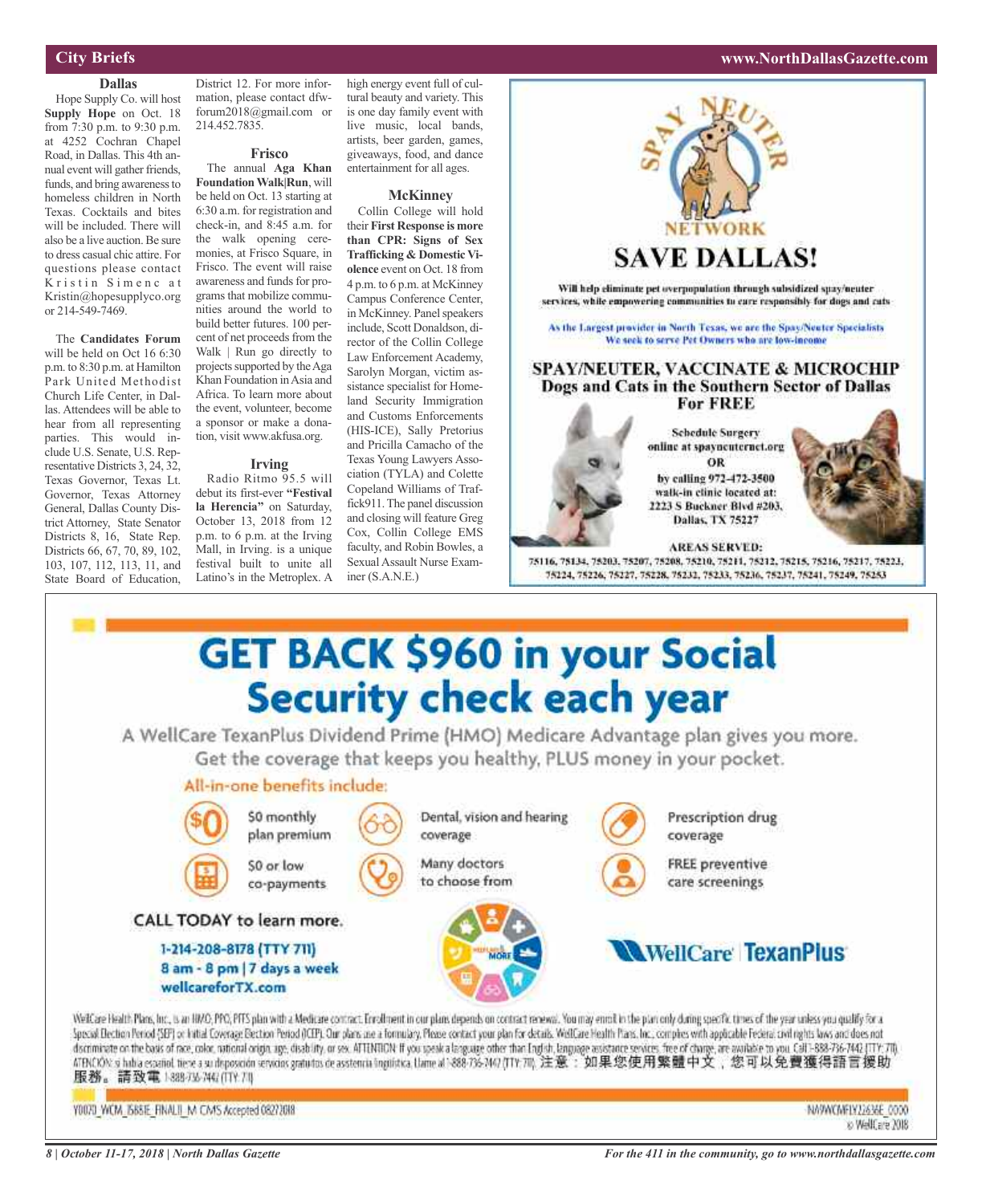ceptions glanced off the hands of receiver Tavon

"At the end of the day if it touches any part of your hands you're supposed to catch it," Austin said. "Would it have been a tough

"But it is what it is." The Texans' aggressive defense also held Elliott to just 54 yards rushing on 20 carries. That's the fewest yards rushing by Elliott since he gained only eight yards on nine carries during a Sept. 17, 2017 contest against the Denver Broncos. "They just were very active up front, moving around up front, a lot of line stunts,' Elliott said. "They did a great job against our

Austin.

catch? Yes.

run game.

See COWBOYS, Page 16

## **Big fourth down decision falls the wrong way for Cowboys**

By Dwain Price *NDG* Sports

FRISCO – To punt or not to punt. That was the difficult question facing Dallas Cowboys coach Jason Garrett during Sunday night's overtime game on the road against the Houston Texans.

The Cowboys were staring down the barrel of a fourth-and-1 at the Houston 42 on their only possession of the overtime period. For historical purposes, the Cowboys were 18-2 when facing fourth and two yards or less in the two-plus years they've had quarterback Dak Prescott and running back Ezekiel Elliott on their roster.

And with the Cowboys owning arguably the NFL's best offensive line, along with Elliott – he leads the league in rushing –it was a given that Garrett was going to go for it on fourth down, right?

But the Cowboys punted, Texans receiver DeAndre Hopkins made a terrific 49 yard catch-and-run, and

VINA SIMONE IS...



*following loss to Houston Texans (Image: Keith Ellison via Flickr)*

Ka'imi Fairbairn kicked a 36-yard field goal and Houston won the Texas Shootout, 19-16. And the Monday morning quarterbacks in North Texas went ballistic!

"We just were being outplayed, and it was time for 'risk' at that particular time," owner Jerry Jones told the assembled media after the game. "That's not second-guessing."

Well, Jones was actually second-guessing Garrett's decision to punt the ball and rely on his worn-down de-

fense to get the ball back to his very ineffective offense.

"The game situation, what we had done on offense, what we had done on defense, how long that fourth down was, all those factors played into it," Garrett said, explaining his controversial decision to invariably punt the ball. "The fact that we were in overtime, if you do a good job on defense you get a stop, maybe they make one first down and they punt it back to you, you make one first down back and you kick the game-

**SHOP ART THEATRE CENTER**  winning field goal.

"All those things go into it. And that's really how you play that situation out if you're playing ahead of that decision – that's how you see it happening."

Unfortunately for the Cowboys, the only time they had the ball in overtime they punted it on fourthand-1 from the Texans' 42. With that ill-fated decision by Garrett to not trust his offense to pick up one yard at that critical juncture of the game, the Cowboys will now take a 2-3 record into Sunday's 3:25 p.m. home game against the Jacksonville Jaguars.

Even more puzzling, the Cowboys are 0-3 on the road this season and haven't scored but one touchdown in each one of those games. That's obvious cause for

concern, especially considering the defense kept stopping the Texans inside the Cowboys' 5-yard line.

"Obviously it's frustrating," Prescott said. "You lose your third road game straight for the most part and you said the offense hasn't got going on the road.

"And the defense, especially with them giving us all the chances they did making all the big plays down there in the red zone holding them to field goals and keeping us in the game, it's very frustrating.''

Prescott completed 18 passes in 29 attempts for 208 yards and a touchdown. However, he also tossed two costly interceptions, albeit they both were tipped balls which his receivers should have caught.

One of Prescott's inter-



### **TWO FOR TEXAS:** GREAT MORTGAGE LOAN OPTIONS

The Texas State Affordable Housing Corporation's Home Sweet Texas and Homes for Texas Heroes programs: helping low and moderate income homebuyers with a new



*Do you have an upcoming event? Contact NDG Entertainment at marketing@northdallasgazette.com*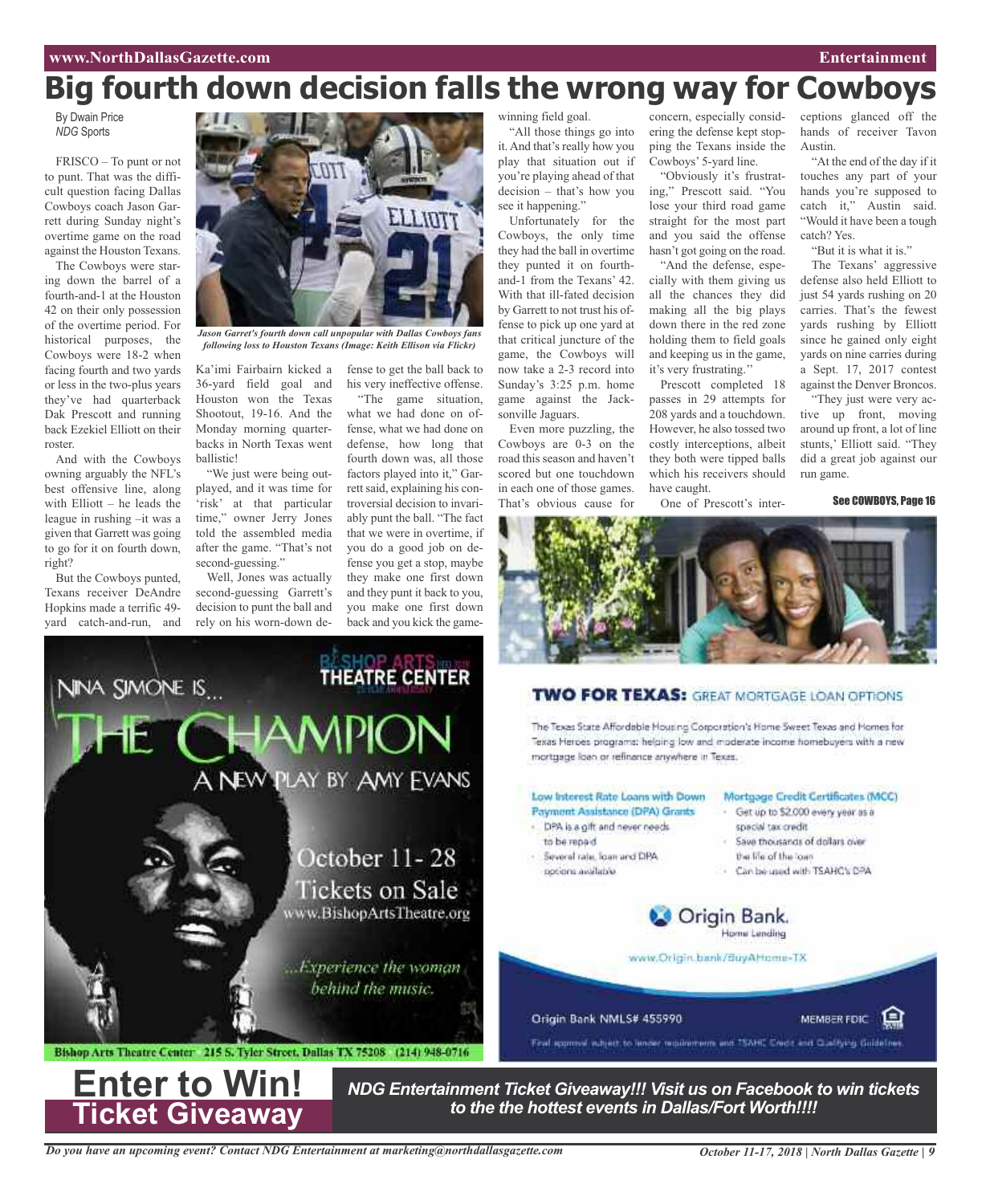### **Bruno Mars, Camping, Dancing, Pumpkins and BBQ this week in DFW**

By Tiffany Gilbert NDG Entertainment

This week's entertainment options run the gamut from a chance to enjoy the sounds of Bruno Mars to camping in Garland, getting your fitness act together, underwater diving for pumpkins in Grapevine and much more.

Start your weekend off right with boot camp on the Downtown Carrollton Square (1106 S. Broadway Street) Saturday, Oct. 13 from 7:30-8:30 a.m. This FREE all-levels **fitness boot camp** taught by Camp Gladiator instructors is held the second Saturday of each month. Bring a water bottle and a mat. No pre-registration is required. Weather permitting. For more information, visit cityofcarrollton.com/downtown.

**Garland's Gone Camping Grab** invites all campers

to grab your tent and sleeping bags for Saturday, Oct. 13 for a night under the stars with family and friends. Starting at 3 p.m. Saturday until 8 a.m. on Sunday morning enjoy a night hike, games, s'mores, a camp fire, and entertainment. Dinner and breakfast are event provided at the Garland activities page.

RX Moves Presents: **The Beyonce Fitness Experience** calls for everyone to be prepared to get in Formation and SLAY! Prepare to get your Bootylicious on, be Flawless and actCrazy in Fitness with your dance therapists from RX Moves. Report in at Alpha Midway Dance Studio in Dallas at Ste. #710 from 12:30 p.m. to 2:30 p.m. Come out and get your Sasha Fierce on. More details here.

**The Rustic** is partnering with TUPPS to host a day full of wicked festivities on Sunday, Oct. 14, from noon to 5 p.m.

Partygoers can try TUPPS seasonal Full Grown Jack pumpkin spiced imperial stout and sample other TUPPS favorites while jamming out to some horrifyingly awesome live music.

Then, save yourself the trip to the suburbs and pick your pumpkins from the TUPPS pumpkin patch.There will be a variety of complimentary pumpkins – big, small, lumpy and smooth – available while supplies last. Grab one that best suits you and head over to the decorating station to create a one-of-akind masterpiece. Submit your masterpiece to the carving contest for a chance to win gift cards from The Rustic and a prize pack from TUPPS!

Keeping your fitness in mind, visit Ferris Wheelers Backyard BBQ on Oct. 14 at 11 a.m. to 1 p.m. Yes, fitness and BBQ because they are hosting **Pumpkins and Pilates**. Come out and carve



*Bruno Marsis one of the hottest artistsin music today, and will be performing soon in Dallas at theAmericanAirlines Center. (Photo:slgckgc / Flickr)*

pumpkins with your friends and family while enjoying some BBQ. The morning starts off with a 50 minute pilates mat class, followed by the pumpkin carving. See, now you do not have to feel so bad about the BBQ in the afternoon.

The concert highlight of the week is undoubtedly the

return of **Bruno Mars** at the American Airlines Center on Sunday, Oct. 14 at 1 p.m. featuring special guest appearance by Charlie Wilson. Details at the American Airlines Center's website.

If you like a little bit of adventure with your pumpkin carving fun time, then **Underwater Pumpkin Carve-**

**Off** on Oct. 17 from 10 a.m. to 8 p.m. is the answer to your wild side. Come out with your friends and family to get your frightening fill of creepy creatures and underwater Halloween happenings at the Sea Life Grapevine Aquarium.

Highly trained divers dressed in costume will compete to see who can carve the best jack-o-lantern underwater surrounded by sea creatures at 11:30 a.m. on Wednesdays and Saturdays October 17-31. Visit-Dallas.com has more deets.

**Boo at the U** will be held atTexasWoman's University on Oct. 18 at 11 a.m. The public is invited to come out with your friends and family to celebrate Halloween with the students. Their will be lots of fun activities going on this night so be ready to have a great time with the family. More info at VisitDallas.com.



*10 | October 11-17, 2018 | North Dallas Gazette*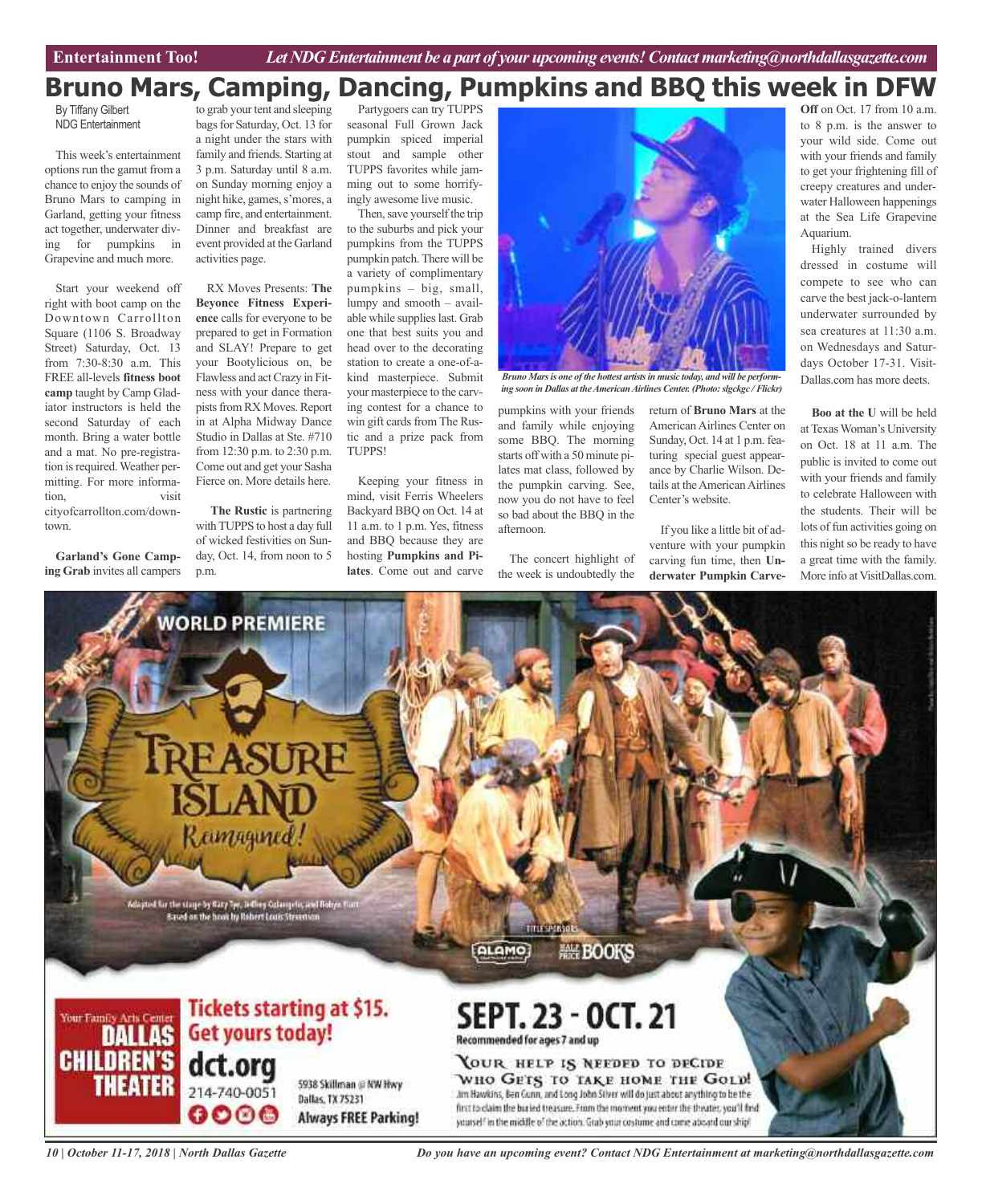### **City of Irving to hold Minority/Women Business workshop** Ways to Network More Effectively - Developing the Connections to Grow Your Company

The City of Irving will host a Minority/Women Owned Business Workshop to discuss the relationship between company growth and effective networking techniques on Oct. 25.

Irving Hispanic Chamber

of Commerce President and CEO Mary Ann Kellam will present "Ways to Network More Effectively – Developing the Connections to Grow Your Company."

Kellam will discuss suc-

### **GISD,** continued from Page <sup>5</sup>

standing and diverse orchestral programming. Maestro Austin's background encompasses over 40 years of professional music experience and includes degrees

from MIT, Cambridge University, and Stanford University. Maestro Austin's musical experience includes conducting performances in countries including: Korea,

**DENTAL**, continued from Page 4

said. "This year we have already provided dental services to 144 students at four schools, and we are scheduled to visit five more schools by the end of November. At the four schools, we've already visited, 29 of the students have been identified as needing immediate additional treatment. In the 2017 school year, 405 students received dental care at 10 schools, with 78 students referred for additional dental care.The parents are very appreciative as they want to prevent dental problems for their child."

The objective is to provide opportunities for families to have access to dental care. When students understand the importance of taking care of their teeth, they avoid dental pain and live healthier lives.

"Many students have never visited a dentist, and they do have tooth decay and pain," Beauchamp said. "Some student miss days of school due to infection and potential extraction of teeth as a result.

"After the visit, many students are recommended for immediate additional treatment, and they are encouraged to see their community dental provider or they are given information about the TexasA&M College of Dentistry clinic, where they may receive additional low-cost treatment if needed."

Many healthcare plans do not include dental care, and many families must choose

between one or the other. "We teach dental care and the importance of dental hygiene to all students," Beauchamp said "This program allows us to offer a free service for parents to under-

stand the importance of dental care for their child and how protecting your teeth and preventing dental decay cessful networking tips and offer attendees the opportunity to practice networking with each other. Guests are encouraged to ask questions during the presentation.

The city encourages all

Ukraine, Canada, Italy, Spain, China, France, Germany, Mexico, Bulgaria, Ecuador, Colombia, Philippines, Guatemala, Dominican Republic and the United States.

Concerts will take place

helps to lead a healthier life.

"We have many children who have not received dental care, and this program identifies dental problems early. This helps the financial burden placed on families who by providing necessary prevention of dental decay with the placing of the sealants on the child's molars. As the child ages, the propensity for dental problems decreases."





interested to attend and to RSVP with Deborah McVean, MWBE Program Administrator, at (972) 721-3753 or email dmcvean@cityofirving.org. The City of Irving is an

economic powerhouse in

on Tuesday, Oct. 23 and Wednesday, Oct. 24, at 10 a.m. at the Curtis Culwell North Texas and is home to the region's largest office park, where more than 10 percent of Fortune 500 companies are headquartered or have a significant

presence.

**CASH TODAY!!!** Fair Price Offer For Oil and/or Gas Royalty Small "NET" Revenue Interest

Irving is the 13th largest city in the state with 240,000 residents and one of the most diverse ZIP codes in the country.

**Market Place**

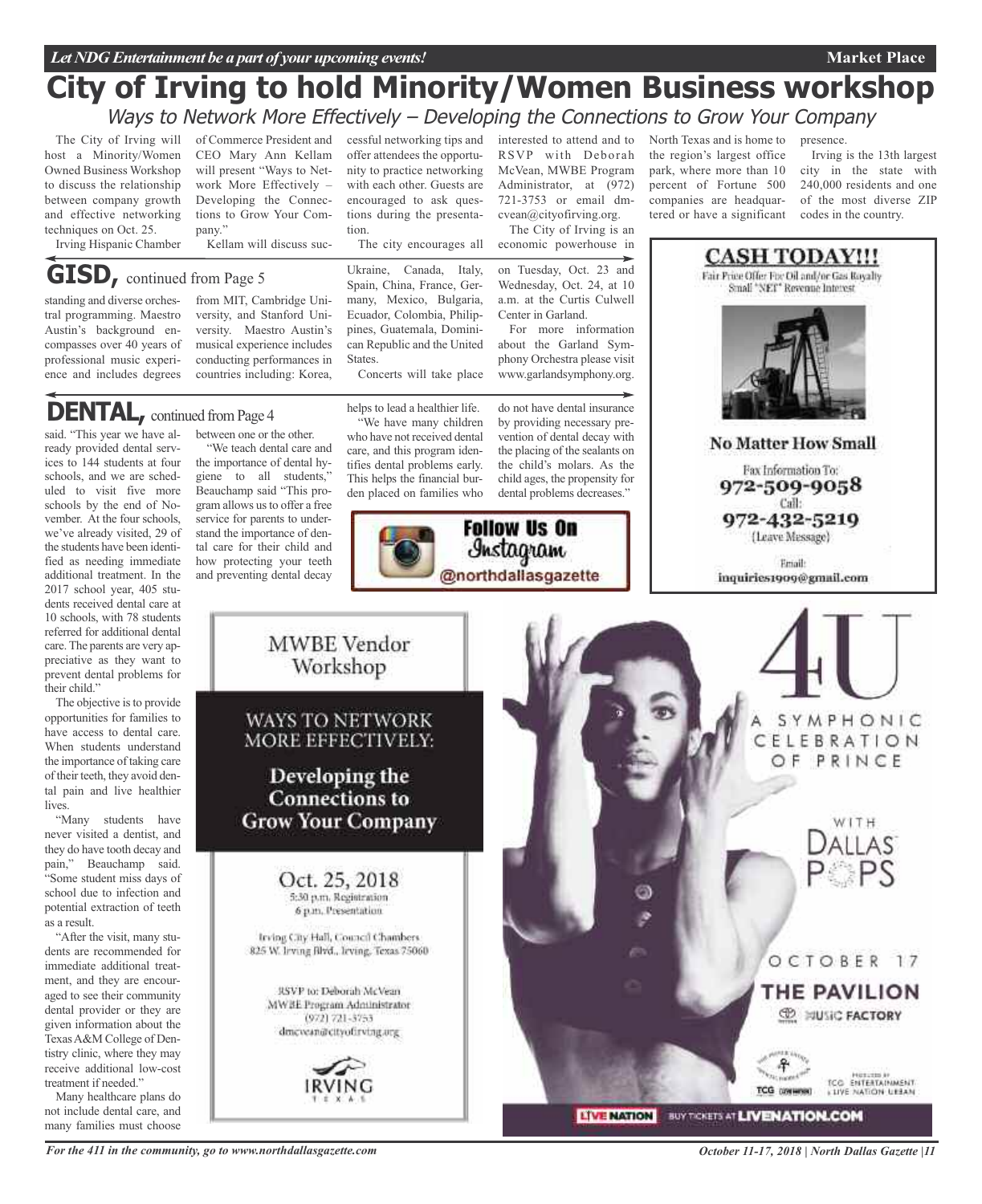**Local activist switches focus to get out the vote**

## **POLL,**

continued from Page 1

aged people to vote regardless of their party or political stance. As a matter of fact, Hill said Wooten's message to folks is not who to vote for, but to just vote.

Over the years, Wooten agrees she has witnessed quite a bit of progress made, resulting in social change throughout America. However, she but feels there remains room for improvement.

"Black women should come out and vote because we were the last to get to vote," Wooten said. "I never thought I'd see a black president in my lifetime. Someday I hope to see a woman in the presidency and see what she will do for the country."

In mid-September, Wooten received the Leadership Award from the National Newspaper Publishers Association (NNPA) in recognition for her volunteer service. The NNPA is the leading newspaper assoiation representing more than African-American newspapers in the country. Wooten was honored for her service again by New Jersey's U.S Representative Donald Payne Jr., on the House floor in late September. She will receive further recognition in mid-October when she received the Lifetime Achievement Award from a New Jersey chapter of the NAACP and another accolade from the South Jersey Journal.

Awards aside, Wooten will still continue her 79-year job of volunteering when she participates in this year's mid-term elections. She will help to set up the voting machines before the polls open at a local fire station in her current residence in Lawrence, New Jersey. And she will still work at the polls from 5:15 a.m. till a little after 8 p.m.

"I just enjoy working at the polls," she said. "I meet a lot of people. People I haven't seen in years, that come out to vote which means a lot to me."

*12 | October 11-17, 2018 | North Dallas Gazette*

By Ruth Ferguson *NDG* Editor D'Andrala Alexander followed through on her

plan to mix politics with football at the State Fair of Texas. Prior to the State Fair Classic game featuring Grambling vs. Prairie View, Alexandar along with her mother, reached out to fairgoers to invite them to register to vote. When reached by phone by the *North Dallas Gazette*, shared she had good news and bad news.

Actually, the bad news was the fact the duo was unable to register many voters because nearly everyone they spoke to was not only already registered to vote but anxious to make sure their voice is heard at the ballot box on Nov. 6.

"We got a chance to hang out in front of the game and talked to hundreds of people, but we only registered a handful," Alexander shared. "Most told us they were good to go and they were fired up about voting."

As *NDG* shared in our

VOTE #1 on the Ballot

**BRANDON J. VANCE** 

Dallas City Council - District 4

Election Day: November 6, 2018 Early Voting: Oct 22 - Nov 2

District 4 **Better Together** Pol of good by Seautre 2. Trace Companie. 2nto X. Mondoni, Transanol WWW.BRANDONJVANCE.COM



*D'AndralaAlexander was delighted to meet so many voters already registered and ready to vote in the mid-terms next month. (Courtesy photo)*

story on Sept. 22, Alexander has attended several venues and special events this year attempting to register voters, with a focus on young people. An audience not always excited about politics or voting. She was pleasantly surprised to receive a different reaction from even the young voters on Saturday.

"Everyone has voting on their minds," Alexander shared. She credits the efforts of organized voter registration groups locally and around the country, including greek fraternities and sororities. "Everyone is ready to vote," she added.

Recent news locally and nationally is spurring the passion for voting in the mid-terms. The recent hearings, for now, Supreme Court Justice Brett Kavanaugh and the State of Texas' rejection of voter registration applications are just two of the factors.

Like many opposed to Kavanaugh's lifetime promotion to the highest court in America, Alexander was disappointed.

"A lot of people are feeling powerless and upset. Watching Dr. Christine Blasey Ford's testimony, it was heartwrenching," Alexander, a counselor who works with juveniles, shared. With the outcome, she recognized the sadness was to be expected.

However, while those on the right are celebrating their victory, Alexander sees a silver lining.

"At the same time, I have seen a little bit more of righteous anger that will be the fuel at this point," she stated as voters continue to see "how much elections have consequences."

But the path to the ballot box in Texas with voter ID laws and other rules is not an easy one.

"Texas has some of the most restrictive voting laws in the country. However, voters are not allowing themselves to be restricted," Alexander stated. Recent reports indicate voter registration is up not only in Texas but nationally with more than 800,000 voters registered on Sept. 25 which was National Voter Registration Day, more than doubling their goal of 300,000.

When she saw friends post about the rejection of the online applications by Texas, Alexander reached out to let them know that as a Volunteer Deputy Registrar she was willing to meet them and get them registered on the spot. Texas requires an original signature, and therefore reportedly rejected nearly 2,000 applications.

Voter registration ended on Oct. 9, so now Alexander's focus is shifting to getting voters to the polls. She is participating in various get out the vote activities and planning to participate in the Rideshare2Vote efforts. Like Uber and Lfyt, this is an organized effort to offer free rides to the polls starting on Oct. 22 when early voting begins.

Bottom line, when Alexander wakes up on Nov. 7, no matter what the results, she wants to know she gave it her all to make a difference.

"I don't want to feel worse than what I did last week<sup>'</sup>



**www.juliejohnsonfortexas.com** Pol. Adv. paid for by Julie Johnson for Texas

*For the 411 in the community, go to www.northdallasgazette.com*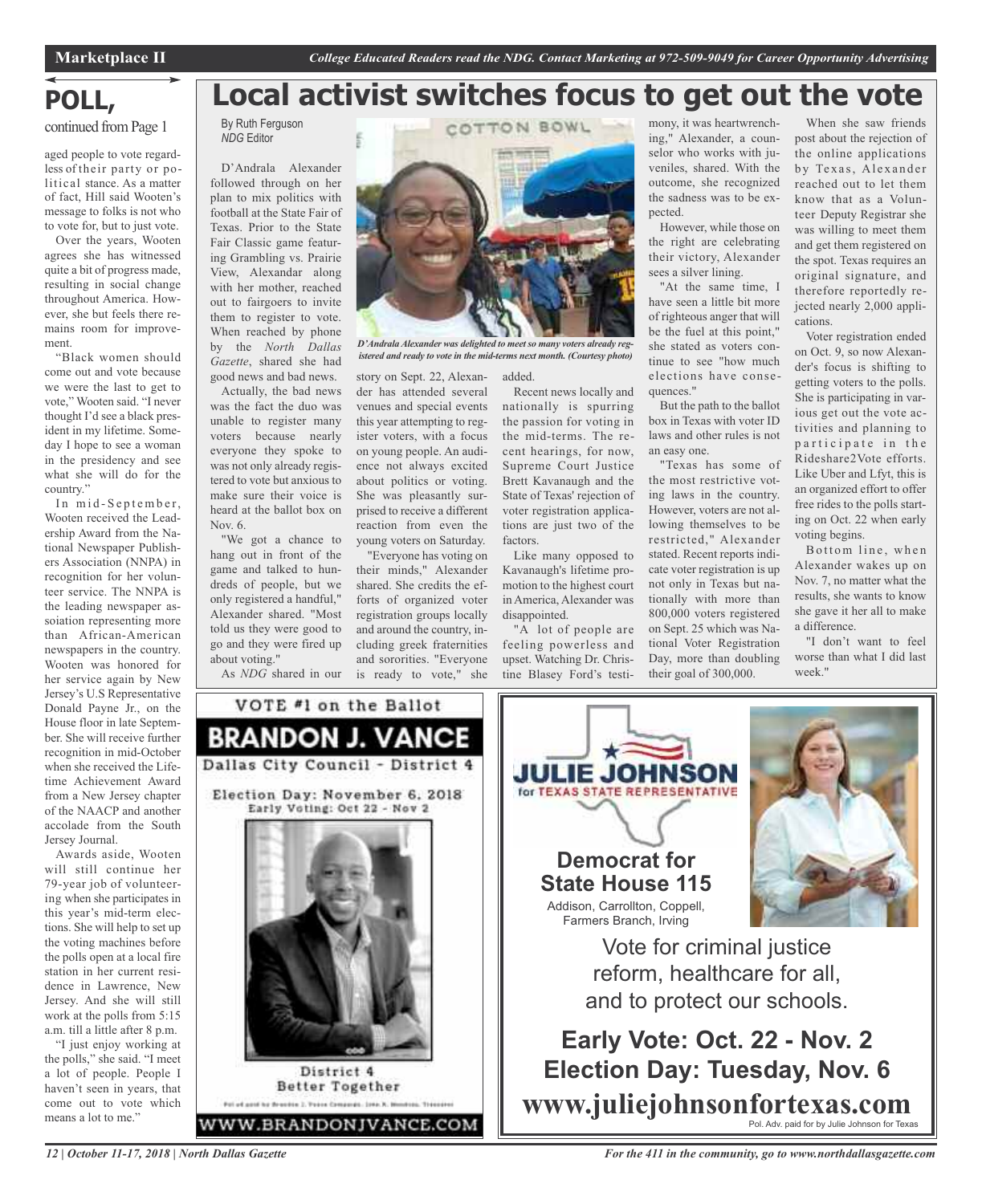### **Upcoming DFW area job fairs**

#### **October 17 Sales and Management Job Fair**

The Dallas Job Fair Sales and Management, will be held on October 17 starting at 6 p.m. at Hilton Garden Inn, in Irving. They have over 20 years of experience in connecting candidates with hiring managers at companies ranging from small local businesses clear on up to Fortune 500 corporations. They will welcome you with a formal executive presentation in which each company will introduce itself and the opportunities they offer. You will then be free to meet with hiring managers from each company that has attracted your interest. At the same time, you will be able to network not only with various employers, but also with other sales professionals. Be sure to dress professonal and bring plenty of resumes. For more information and to register online visit jobopenings.monster.com.

#### **Oct. 17 Dallas Job Fair - Sales and Management**

The Dallas Job Fair - Sales and Management will be held on October 17 starting at 6 p.m. at SharpHilton Garden Inn, in Irving. The event will focus specifically on sales, business development, marketing, Customer Service, and retail & sales management jobs, and offer you individual, face-to-face time with hiring managers from a variety of different companies.

For more information visit www.unitedcareerfairs.com.

**Oct. 17 Dallas Career Fair - Sales, Management, Business Development**

The Dallas Career Fair-Sales, Management, Business Development will be held on Oct. 17 at 6 p.m. at Hilton Garden Inn, in Las Colinas.

You will first be offered a formal executive presentation in which each company will introduce itself and the op-



portunities they offer. You will then be free to meet with hiring managers from each company that has attracted your interest. At the same time, you will be able to network not only with various employers but also with other professionals.

Wear business professional attire and be sure to bring plenty of resumes.

#### **Oct. 17 Job Fair for Gaylord Texan ICE!**

The Job Fair for Gaylord Texan ICE! Will take place on Oct. 17 from 9:30 a.m. to 1 p.m. and 3 p.m. to 7 p.m. at Gaylord Texan, in Grapevine. They will be looking for valet drivers, bell attendants, self parking team, cashiers, for full-time and part-time. They are looking for people with excellent interpersonal com-

munication skills, proficiency in English, and the ability to perform physical activities such as lifting and bending. Bell attendants should be hospitable and attentive with the ability to provide clear directions to guests and visitors. To apply visit townepark.wd5.myworkdayjobs.com

#### **Oct.18 Bloomingdale's National Hiring Event**

Bloomingdale's National Hiring Event will be held on Oct. 18 from 11 a.m. to 8 p.m. at Bloomingdale's The Outlet Store at Park Lane, in Dallas. They are seeking talented creative people with a passion and entrepreneurial spirit who enjoy the fast paced exciting world of retail, and had a desire to grow professionally as well as personally. Qualifications include: prior retail selling experience, strong communication skills, both in person and over the phone, basic math functions such as addition, subtraction, multiplication

and division, and ability to use a calculator, self-motivated and proactive with the ability to work in a rapidly<br>changing environment, environment, strong organizational skills with ability to prioritize and manage multiple projects while meeting deadlines, and flexibility in responding to changing priorities. Availability to work retail hours which may include day, evening, night, weekend and/or holidays based on the department and store/business needs.

**Oct 18**

#### **Macy's National Hiring Event**

The Macy's National Hiring Event will be held on Oct. 18 from 11 a.m. to 8 p.m. at Irving Mall, in Irving. Macy's will be conducting on-thespot interviews and extending job offers for open seasonal support positions. They will be searching for Macy's seasonal receiving associates, seasonal cosmetics/fragrances associates, seasonal customer service associate,

seasonal asset protection associates, and Starbucks barista associates.Associates may be scheduled to arrive prior to store opening or to remain after store closing. Retail schedules may include early mornings, evenings,

weekends, holidays, and busy events such as the day after Thanksgiving and the day after Christmas.

The number of scheduled hours may vary each week based on need or position type.



#### *www.cityofirving.org*

*The City of Irving does not discriminate on the basis of race, sex, religion, age or disability in employment or the provision of services.*



*For the 411 in the community, go to www.northdallasgazette.com*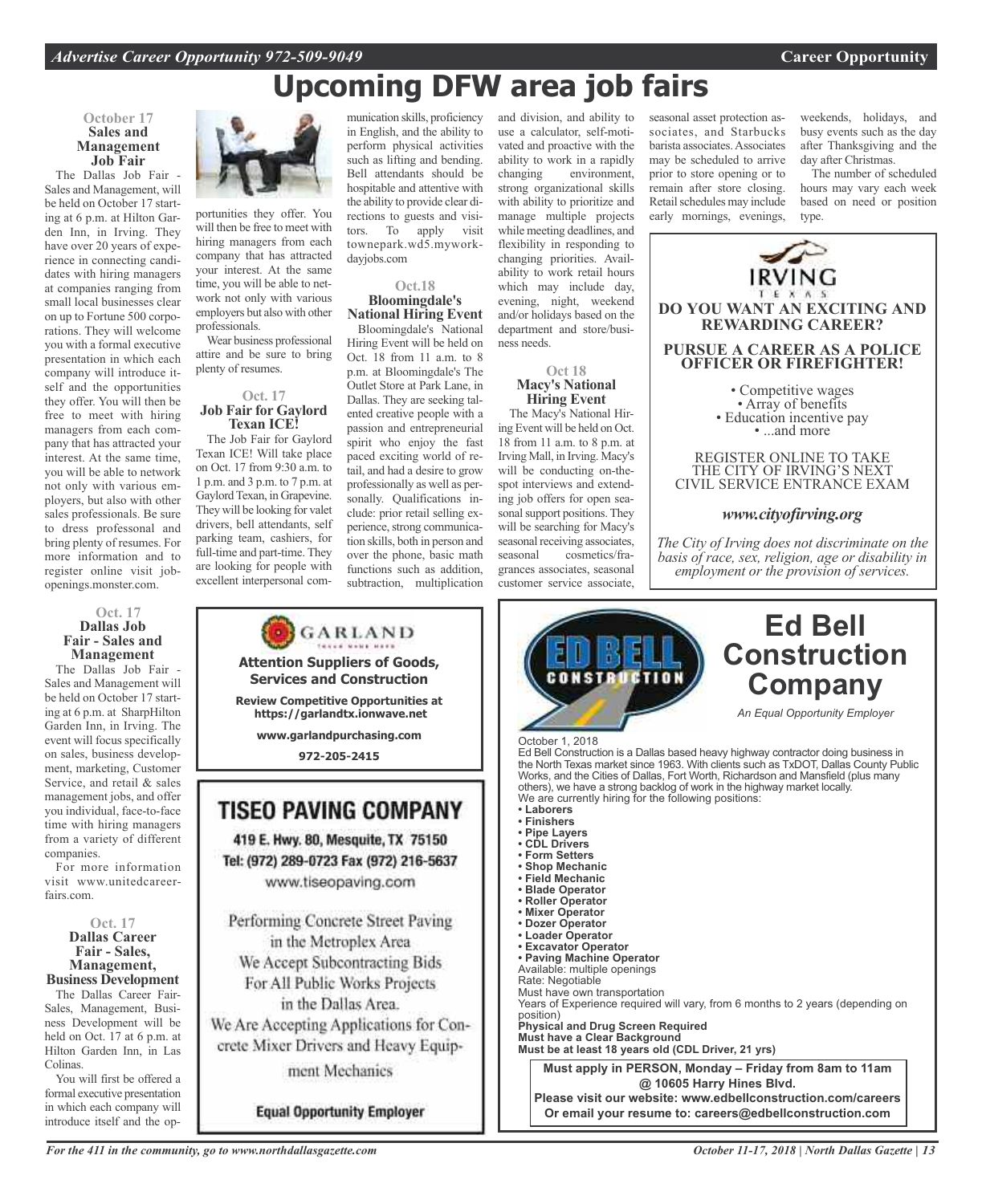#### **Church Happenings www.NorthDallasGazette.com**

#### **BETHEL BIBLE FELLOWSHIP, CARROLLTON (A PLACE TO BELONG)**

*NOTICE: Pastor Woodson serves the community by providing "Professional Therapy and Counseling Services" on a "Sliding Fee" scale. To schedule an appointment call the Pastoral Counseling Center at 972-526-4525 or email the church at www.bethelbiblefelloswhip.org*

Discover Hope and Help for daily living; and, you don't have to be a member to come. The Connect-2-Reflect (C2R) meetings are held in comfortable and relaxed homes, one in Carrollton and one in Plano, refreshments are served. Call the church for details.

**October 14, 9:45 a.m.** Join us in our quiet time "Prayer and Meditation" at 9:45 am. You will be blessed and inspired. You don't want to miss this as we celebrate service to God our community and all mankind.

#### **October 17, 7 p.m.**

Join us in Wednesday's Prayer and Bible Study Class with Senior Pastor Woodson, Pastor Larry Gardner, and others conducting a new book study with "Boundaries" when to say yes or how to say no by Dr. Henry Cloud and Dr. John Townsend, with supporting chapters and verses. Spiritual maturity is God's desire for you; it's Time to Grow in the Word of God.

Dr. Terrance Woodson, Senior Pastor 1944 E. Hebron Parkway Carrollton, TX 75007 972-492-4300 www.bethelbiblefellowship.org

**FELLOWSHIP CHRISTIAN CENTER CHURCH IN ALLEN "THE SHIP"**

 $\mathcal{L}=\mathcal{L}^{\mathcal{L}}$  , where  $\mathcal{L}^{\mathcal{L}}$  , we have the set of the set of the set of the set of the set of the set of the set of the set of the set of the set of the set of the set of the set of the set of the set of

**October 14, 9 a.m.** Join us in our Sunday Morning Services as we praise and worship God in the Joycie Turner Fellow-

ship Hall, followed by our Worship Services; and bring someone with you, you will be blessed. It's for God's glory and honor.

#### **October 17**

Join us in our Wednesday's 12 Noon-Day Live, Prayer and Bible Study class and/or our Wednesday Night Live, Prayer and Bible Study at 7 p.m. to learn more about God's Word. Be encouraged by God's plan for your maturity and His glory; and most of all; be prepared to grow.

Dr. W. L. Stafford, Sr., Ed. D. Senior Pastor 2450 K Avenue #300 Plano, TX 75074 972-379-3287 www.theship3c.org

#### **INSPIRING BODY OF CHRIST CHURCH, Let's Go Fishing! MATTHEW 4:19**

 $\mathcal{L}_\text{max}$  and  $\mathcal{L}_\text{max}$  and  $\mathcal{L}_\text{max}$ 

**October 12, p.m.** All men are invited to Men's Ministry meeting each Friday night at 7 p.m., (IBOC promotes proactive male leadership.)

**October 14, 10 a.m.** Don't forget to invite family and friends to join us for Pastor Gloria Fenceroy

our Morning Service as we celebrate our Lord and Savior, Jesus Christ.

**October 17, 7 p.m.** You are invited to Monday School to see what God has to say to us.

Pastor Rickie Rush 7701 S Westmoreland Road Dallas, TX 75237 972-372-4262 www.Ibocchurch.org  $\overline{\phantom{a}}$  , and the set of the set of the set of the set of the set of the set of the set of the set of the set of the set of the set of the set of the set of the set of the set of the set of the set of the set of the s

#### **MT. OLIVE CHURCH OF PLANO (MOCOP) (Uniting the Body of Christ Among Nations)**

**October 14, 10 a.m.** Join us for Morning Worship Service as we praise and worship God for His Honor and His glory. Don't forget to comeback at 7 p.m. for our Brazilian Church.

**October 17, 7 p.m.** You're invited to our Wednesday's Bible Study class; you will learn what God has to say to us. Come to be encouraged by God's plan for your spiritual growth and His glory.

Dr. Sam Fenceroy, PhD Senior Pastor and

300 Chisholm Place Plano, TX 75075 972-633-5511 www.mocop.org

#### **SHILOH MBC IN PLANO (WHERE COMMUNITY BECOMES FAMILY)**

 $\mathcal{L}$  , and the set of the set of the set of the set of the set of the set of the set of the set of the set of the set of the set of the set of the set of the set of the set of the set of the set of the set of the set

Come and connect to God through Shiloh; grow in Christ through the study of God's Word; and Serve God through service to each other and to the world. John 12:26.

#### **October 14**

You are invited to join us for our Morning Worship Services in our 8 am and/or our 11 am Worship Services. Sunday School will start at 8:30 a.m. We would love to have you at all our worship services.

#### **October 17**

You're invited to our AWANA Registration at 6:30 pm and our Wednesday's Bible Study to learn more about God's Word. Come and be encouraged by God's plan for your maturity and growth; it's all for His glory and His honor. We are, "Growing in Christ

See CHURCH, Page 15

### **Cemetary Space Broker will make you offer on your cemetery plot**



Dennis Jarvis / Flickr

• Inherited plot and can't sell it? • Bought plot years ago and your plans have changed? • Singles space or Side by Side spaces is okay. We will make you a "cash offer" on your cemetery plot today! If you get voice mail-leave message phone number and information on cemetery space. We will get back to you

> **Call Us Today!!!!!!!! 972.432.5219**

**IRS Problems?** Call Kedra 469.449.9833

Kedra A. Flowers CPA PC

www.IRSsafe.com

### **Paid Internship opportunity for writers, college students in the Dallas Area**

The *North Dallas Gazette* has an internship

position available. The goal is to provide students and aspiring writers an opportunity to gain published clips, experience and professional feedback. The position is for up



to 20 hours a week at \$8.00 per hour. Applicants must have reliable transportation.

**Send resume and writing samples to: businessoffice@northdallasgazette.com**

NDG now has a "Special Advertising Package" for churches and non-profit organizations that need to let the community know about your Special Event.

#### Opportunity You Can Measure...

#### **Church Events**

- Church Anniversary
- Pastor's Anniversary
- Women's Day
- Men's Day

#### **Non-Profit Org. Events**

- Fundraisers
- (Concerts)
- Special Events
- (Personal or Community)

### Special Rate \$199

(Black & White, per insertion) Ad size - 4.905"x 6"(Quarter Page, B&W) (NOTE: Color Ad \$75 extra per inserion) Production disclaimer - NDG ad meake-ready is not included in promotion. Layout/production of "copy ready"ad will be a nominal extra cost. E-mail ad copy to: Marketing@NorthDallasGazette.com or call our Marketing Department today! 972-509-9049

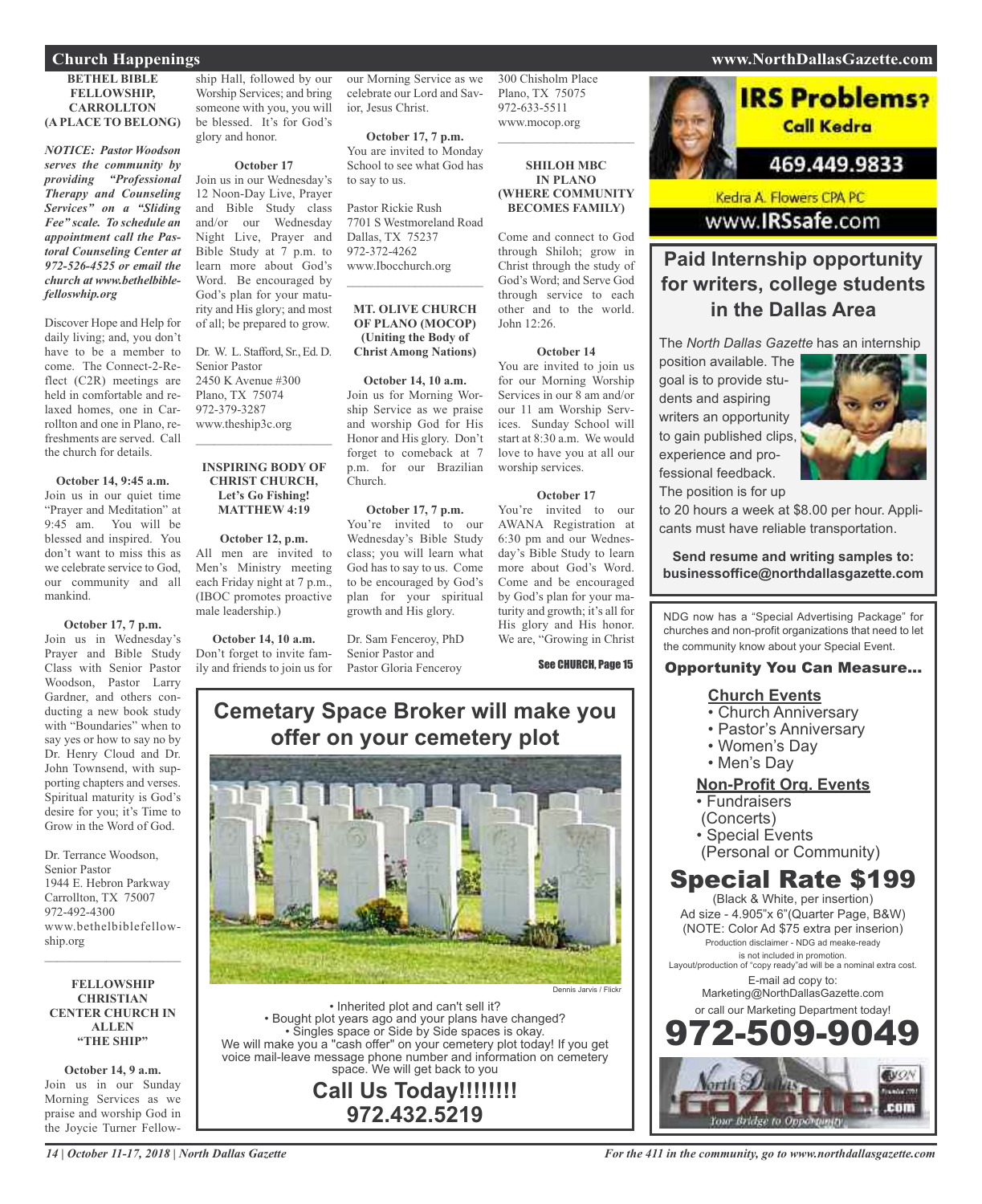

*Send email to: businessoffice@ northdallasgazette.com to sign up for Sister Tarpley's weekly electronic newsletter.*

#### **Today's Prayer**

O dear heavenly Father, this day brings heaviness to my heart and joy to my soul. Good Friday, the day that those of us who are followers of Christ "Christians" recognize the moment in history when your Son, our Savior, was led to the Cross, to suffer crucifixion and physical death and experience separation from You because of our sin. I am so sorry that my sin and the sin of mankind made it necessary for such a sacrifice. I'm sorry that my sin caused Jesus such pain and grief and caused your heart to break. I thank You for providing a way for me to come to You through Jesus. I thank You that Good Friday was not the end, but that Jesus Christ resurrected on the third day and sits at your right hand today, interceding on my behalf and on behalf of all who come to Him with belief and faith and repentance. I remember today and I am grateful. For it is in the name of Jesus that I can come to you, Father. Lovingly, amen.

**TGIF Today God Is First Volume 2, by Os Hillman** 03-29-2013

### *"The LORD will make*

**CHURCH,**

continued from Page 14

through the study of His Word."

Our church ministries offer opportunities for motivation and growth; join us and see. Be blessed of the Lord.

Dr. Isaiah Joshua, Jr. Senior Pastor 920 E. 14th Street Plano, TX 75074 972-423-6695 www.smbcplano.org

*you the head, not the tail. If you pay attention to the commands of the LORD your God that I give you this day and carefully follow them, you will always be at the top, never at the bottom"* (**Deut 28:13-14**).

Coca-Cola, at this time of writing, has a 40% market share in the soft drink industry. It is the number one brand in the world. When Coke comes into a business environment, they have authority in that realm. They have great respect because of their position in business.

George Barna, the U.S. Christian researcher on Christian activity tells us that 35-45% of the U.S. population is born again. Based on the U.S. Bureau of Labor Statistics in the year 2005, there were 149 million adult workers. Simply multiplying this figure by 40% would give you a figure of 59 million Christian adult workers. If this is so, why aren't we having

#### more impact?

I would have to say the body of Christ in America is not the head, but is still the tail. Part of the reason for this is that we have not understood our biblical mandate to have dominion on the earth as was modeled in Genesis with Adam and Eve. When Jesus returned to earth He came to save that which was lost and re-

store this principle of dominion (Luke 19:10). When Jesus prayed in the Lord's prayer: "Our Father in heaven, hallowed be your name, your kingdom come, your will be done on earth as it is in heaven" (Matt 6:9- 10), He was praying that His dominion would be restored on earth just as it is in Heaven.

However, we have given



**Becoming influential**

*Mrs. Tammye Jones at her company's annual outing with a new friend on her shoulders.*



This begins by affirming the calling of men and women in the workplace as having a holy calling. Realize that whatever work you are doing, God has called you to express His life in that arena in order to have His dominion over the earth.





www.smbcplano.org



*For the 411 in the community, go to www.northdallasgazette.com*

*October 11-17, 2018 | North Dallas Gazette | 15*